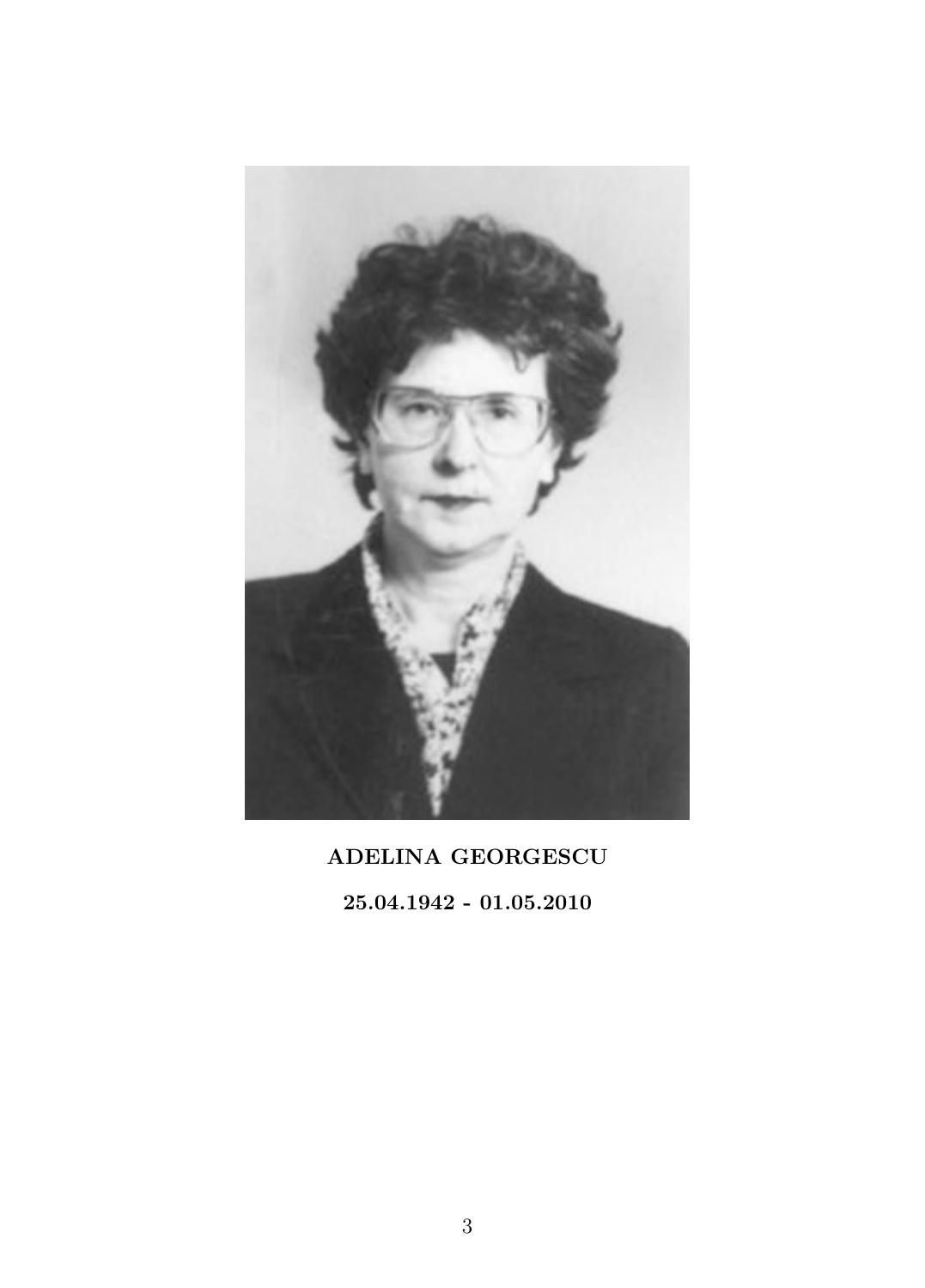I had the privilege of meeting Professor Adelina Georgescu almost 20 years ago during a series of courses that she held at the University of Craiova, Romania. What followed was more than a collaborative relationship; it was a long friendship, during which I discovered in her a gifted Romanian mathematician with a brilliant mind and a sharp spirit of righteousness.

Born on April 25, 1942 in Turnu Severin, Romania, she lost her mother at the age of two and was subsequently raised by her grandparents in Castranova. She began her schooling in Caracal and also graduated from an allgirls' high school in the same town. Between 1960 and 1965 she continued her studies in mathematics at the University of Bucharest. Here she benefited from the instruction of famous professors such as Victor Vâlcovici, Miron Nicolescu, Grigore Moisil, Gheorghe Vranceanu, Solomon Marcus, and Caius Iacob. Under the latter's guidance she completed her degree and earned her university diploma.

In 1965 she began working at the *Institute of Applied Mechanics Traian* Vuia, which later became the Institute of Fluid Mechanics. She then pursued a PhD at the Institute of Mathematics, studying hydrodynamic stability and corresponding with the best world specialists in the field. In 1970 she earned her doctorate degree in mathematics, under the supervision of academician Caius Iacob.

Between 1970 and 1975 she worked for the Institute of Mathematics, where she enjoyed a high-quality library, scientifically-advanced seminars, and elaborate discussions with the elite of Romanian mathematicians. After the closing of the Institute of Mathematics in 1975, she returned to the Institute of Fluid Mechanics and Aerospatial Engineering, where she remained until 1990. Here she worked on her first book in English, Hydrodynamic Stability Theory. The book was published by Kluwer in 1985 and has remained a highly appreciated reference in the field. At the same time she held her first courses at the Faculty of Mathematics from Bucharest.

The close relationship she had with her two sons, Andrei (born in 1971) and Sergiu Moroianu (born in 1973), well-known mathematicians today, and the relentless care for their education, enabled her to endure the difficulties of the communist regime and the stifling atmosphere maintained by it, until the Romanian Revolution in December 1989.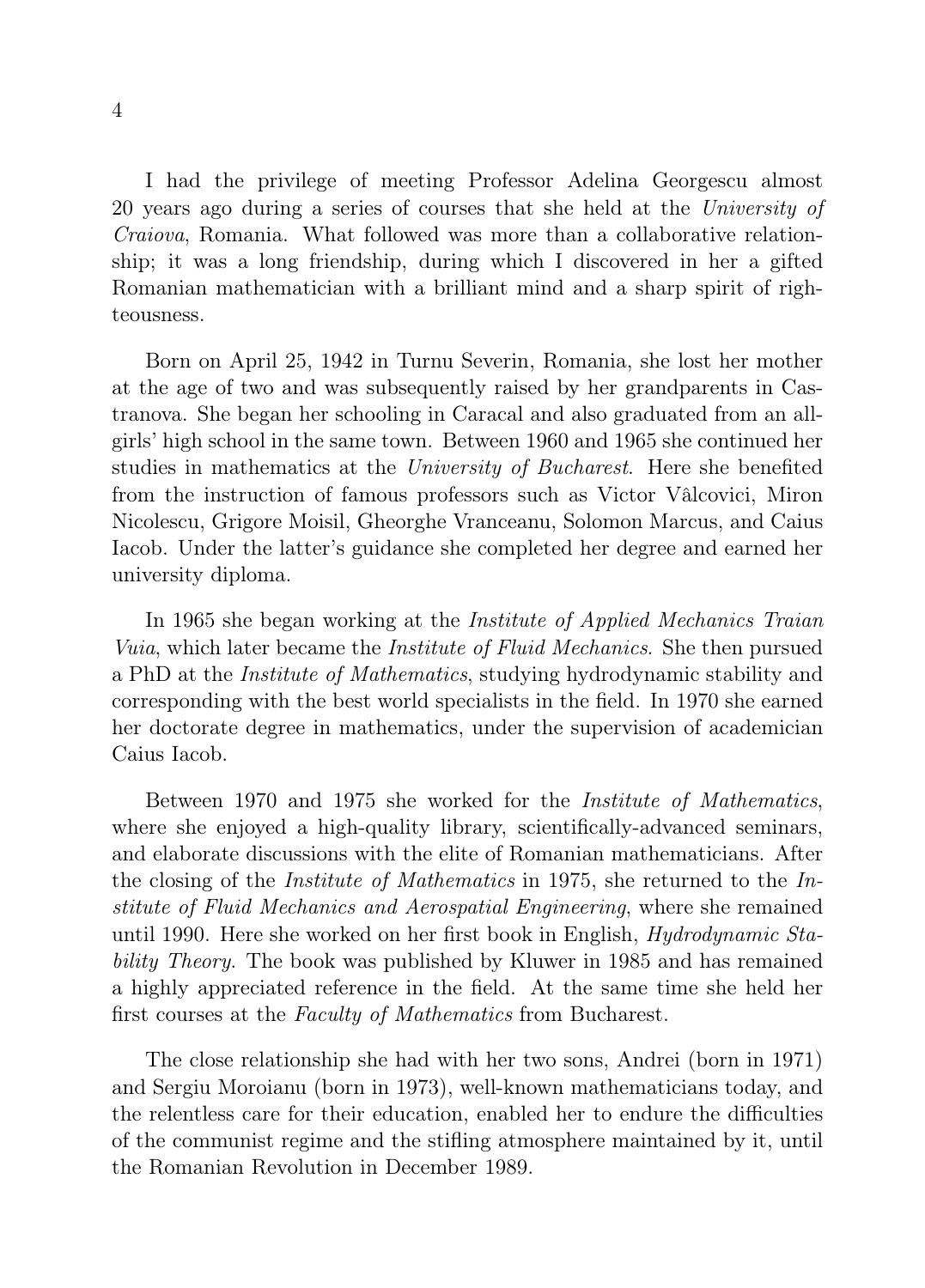After the Revolution, returning to the re-established Institute of Mathematics of the Romanian Academy, she was often invited to hold conferences, seminars, and courses at foreign universities and research centers.

A three-month visit to the United States in 1990 gave her the strong conviction that mathematics needs to be more closely applied to real life problems and related to the universe of physics, economics and biology. This is why, after numerous complicated formalities, in 1991 she founded the Institute of Applied Mathematics (IMA), which she managed until 1995. Starting with a group of 25 researchers and modest working conditions, she succeeded to raise funds and to develop an institute of high scientific level, with an elegant headquarter and a rich library.

Still in 1990 she took the lead, with professors Cabiria Andreian Cazacu and Petre Osmatescu, to resume the organization of the Congress of the Romanian Mathematicians from all over the world, which had not been held since 1956. The idea finally materialized in 2003 with the organization of the Fifth Congress of the Romanian Mathematicians at Piteşti.

Promoting a rich scientific life of Romanian mathematicians through wide participation to conferences and constant exchange of research ideas, in 1992, in parallel with the IMA, she established the Romanian Society of Applied and Industrial Mathematics (ROMAI). This organization now has more than 150 members and an important branch in Basarabia. The organization has hosted annual Conferences on Applied and Industrial Mathematics (CAIM), the first one being held in Oradea in 1993. Professor Georgescu was involved in the organization of these conferences and in the improved rigor of their scientific content. Consequently, she published papers in volumes, starting with limited editions and then publishing them in the *Scientific Bulletins of* the University of Pitesti. Finally, the organization launched its own journal in 2005: ROMAI Journal.

In 1997, after her management position at IMA was terminated due to a controversial competition held while she was in Paris for a 6-month research stage, she moved to the University of Pitesti. Here she was elected head of the Department of Applied Mathematics. Following her dream to develop the field of applied mathematics, she organized at Pitesti the Research Seminar Victor Vâlcovici; she initiated and supported the hiring of talented young mathematicians and she edited a series of scientific monographs, which particularly reflected the activity of the ROMAI members. The first issue of the Applied and Industrial Mathematics Series appeared in 1999, and 29 issues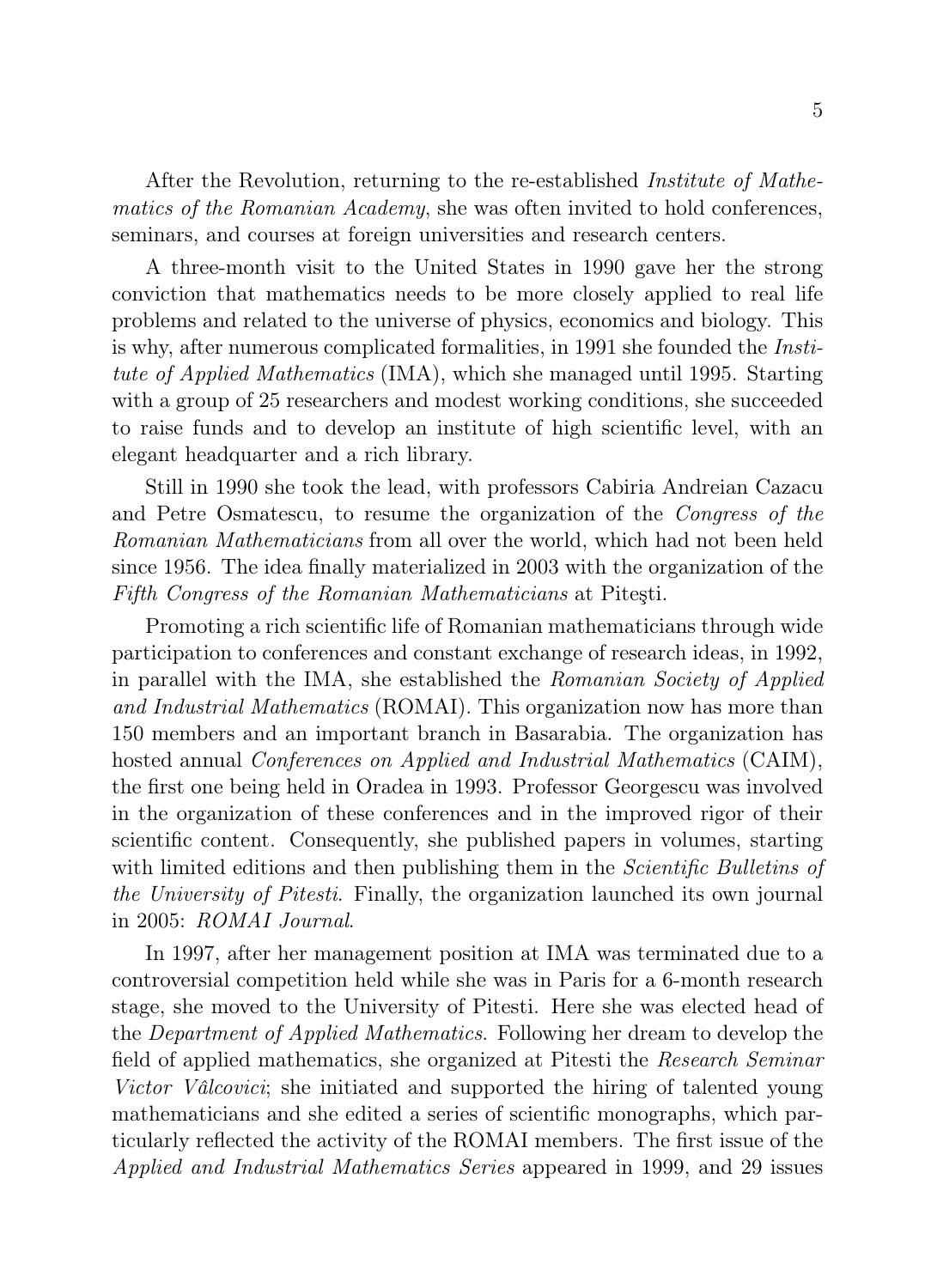have been published up to this day. Disciplined, honest and dedicated, she contributed to the improved rigor and quality of education offered at the University of Pitesti. In permanent struggle with the established academic hierarchy, she fought tirelessly and often unsustained for a clean and high quality university.

During her last years, she extended her collaboration with Italian mathematicians such as Lidia Palese and Liliana Restuccia. They published tens of articles and attended many conferences and seminars at the universities of Bari, Messina and Catania.

Patriotically and tirelessly, she fought tooth and nail for the rapprochement of Basarabia. Thus, she collected and sent to Moldavia lots of books written in Romanian in a period when these books could hardly be found in that region. Additionally, with the support of a great number of Moldavian mathematicians, she expanded the organization of the CAIM conferences to Chisinau. Well-known mathematicians such as academician Mitrofan Ciobanu or professors Mefodie Rata, Mihail Popa, Dumitru Botnaru related their names to ROMAI and became regulars of CAIM conferences. Through all her actions, Adelina Georgescu showed that, in spite of all the existing obstacles, the idea of solidarity and spiritual unity with Moldavians is always present in the hearts of Romanians on the left side of the Prut River.

The main research contributions of Professor Adelina Georgescu were in hydrodynamics and their applications to complex fluid flows, hydrodynamic stability, turbulence, perturbative theories for differential equations, nonlinear dynamics, bifurcation theory, variational problems of mathematical physics, and synergetics. Her notable contributions comprise more than 200 scientific papers and 19 books, published both in Romania and abroad. She also hosted hundreds of conferences and other scientific meetings. A book of memoirs, published post-mortem, completes in a retrospective key her rich list of publications. With enthusiasm and persistence, she built a school of high academic quality, mainly focussed on applications of mathematical theories. The extraordinary personality of Professor Adelina Georgescu was felt by all her collaborators, friends and acquaintances. Her joy of sharing knowledge and science led her further to supervise and oversee 19 PhD theses, finalized between 1997 and 2009.

Of a rare honesty and a remarkable intelligence and generosity, she worked unwaveringly toward fulfilling her dream of advancing the field of applied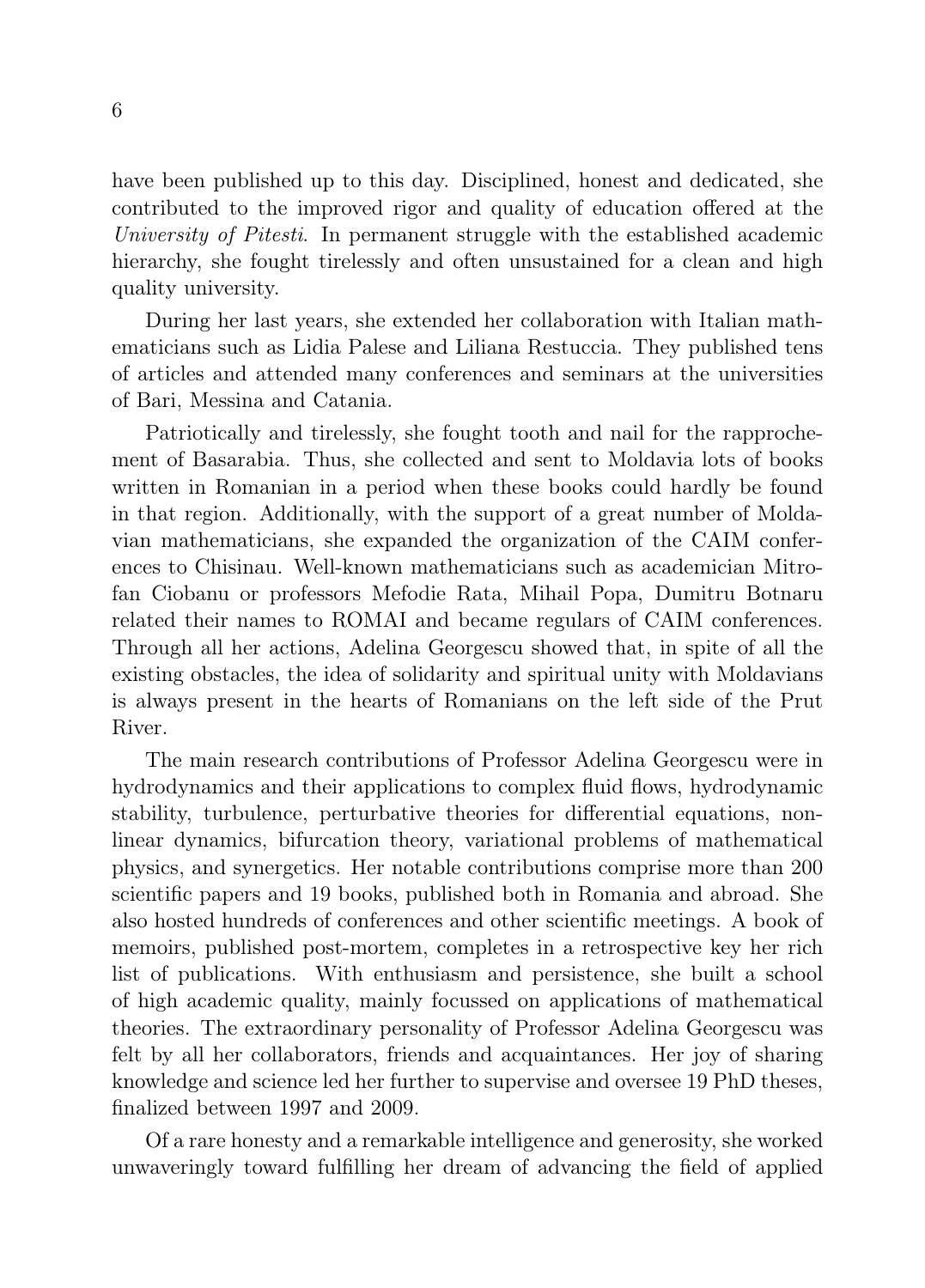mathematics. In recognition of her scientific accomplishments, she was elected Doctor Honoris Causa of the University of Tiraspol, corresponding member of Academia Peloritana dei Pericolanti in Messina, member of the Academy of Nonlinear Sciences in Moscow, and member of the Academy of Romanian Scientists.

Professor Adelina Georgescu passed away on the First of May, 2010. She is resting near her father in the garden of a small church in her childhood village of Castranova. In her memory, at the annual conference organized at Iasi in October 2010, the ROMAI society awarded the first Prize Adelina Georgescu for Applied Mathematics, established for rewarding the most gifted young mathematicians from Romania and Republic of Moldavia.

I once heard Professor Adelina Georgescu citing her father's words at her graduation ceremony: "I gave you wings, now fly away!" And she did fly, throughout her subsequent life, higher and higher. And she gave wings to many disciples who found in her an energetic advisor always ready to share her knowledge and ideas. She was more than the founder of a research school: an unforgettable model of moral integrity, dignity and patriotism.

Farewell, dear Adelina Georgescu! You will always live in our hearts!

Carmen Rocşoreanu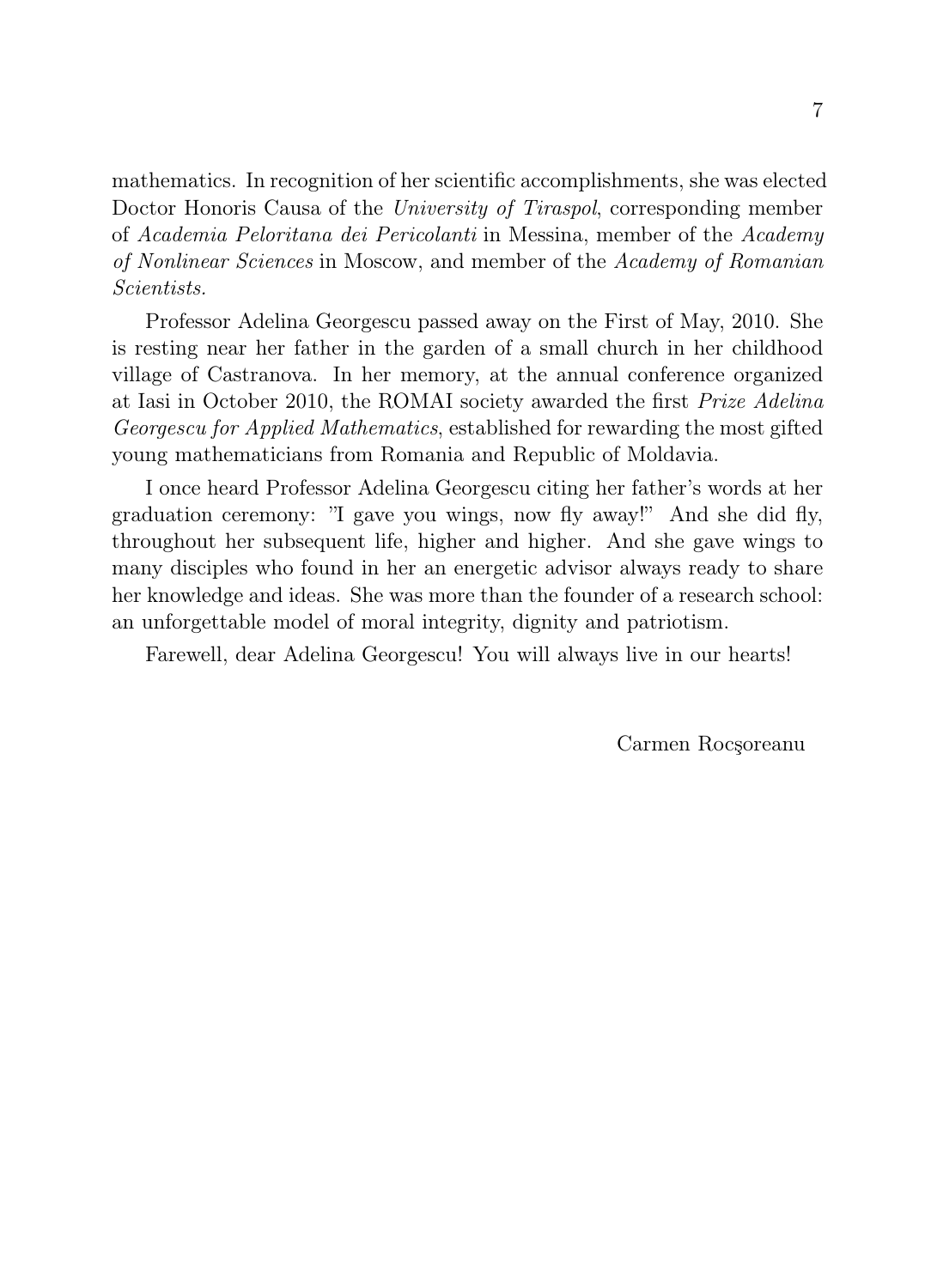#### Books published by Adelina Georgescu

1. Adelina Georgescu, Lucia Dragotescu, Matematica si viata, Seria Mat. Apl. Ind. 29, Ed. Pim, Iasi, 2010.

2. Adelina Georgescu, Bifurcatie, fractali si haos determinist, chapter 19 from Enciclopedia matematica, Editura AGIR, 2010, p. 945-994.

3. Adelina Georgescu, L. Palese, G. Raguso, Biomatematica. Modelli, dinamica e biforcazione, Cacucci Editore, Bari, 2009.

4. Adelina Georgescu, Lidia Palese, Stability criteria of fluid flows, Series on Advances in Mathematics for applied sciences 81, World Scientific, Singapore, 2009, 420 p.

5. Adelina Georgescu, George-Valentin Cârlig, Cătălin-Liviu Bichir, Ramona Radoveneanu, Matematicieni români de pretutindeni, second ed., Seria Mat. Apl. Ind. 24, Ed. Pamantul, Piteşti, 2006, ISBN 973-8280-90-7; 978- 973-8280-90-8.

6. Adelina Georgescu, C.-L. Bichir, G.V. Cîrlig, Matematicieni români de pretutindeni, Seria de Mat. Apl. Ind. 18, E.d. Univ. Piteşti, Piteşti, 2004, ISBN 973-86901-6-1.

7 C. Rocşoreanu, Adelina Georgescu, N. Giurgiţeanu, FitzHugh-Nagumo model: bifurcation and dynamics, Kluwer, Dordrecht, 2000, 248 p., ISBN-7923-6427-9, MR 1779040 (2002a:34059).

8. B.-N. Nicolescu, N. Popa, Adelina Georgescu, M. Boloşteanu, Mişcări ale fluidelor cavitante. Modelare şi soluţii, Seria Mat. Apl. Ind, 3, Ed. Univ. Piteşti, Piteşti, 1999, 175 p., ISBN 973-9450-32-6. MR 1900777 (2003e:76014).

9. N. Popa, B.-N. Nicolescu, Adelina Georgescu, M. Boloşteanu, Modelări matematice în teoria lubrificaţiei aplicate la etanşările frontale, Seria Mat. Apl. Ind., 2, Ed. Univ. Piteşti, Piteşti, 1999, 145 p., ISBN 973-9450-20-2. MR 1897457.

10. Adelina Georgescu, M. Moroianu, I. Oprea, Teoria bifurcaţiei. Principii şi aplicaţii, Seria Mat. Apl. Ind. 1, Ed. Univ. Piteşti, Piteşti, 1999, 384 p., ISBN 973-9450-01-6. MR 1898530 (2003d:37067).

11. Adelina Georgescu, Teoria stratului limită. Turbulenţă, Ed. Gh. Asachi, Iaşi, 1997, 184 p., ISBN 973-9178-53-7.

12. Adelina Georgescu, Asymptotic treatment of differential equations, Applied Mathematics and Mathematical Computation, 9, Chapman and Hall, London, 1995, 268 p., MR 1316887 (96c:34107), ISBN 0-412-55860-2, Rev. Electr. 816.34002.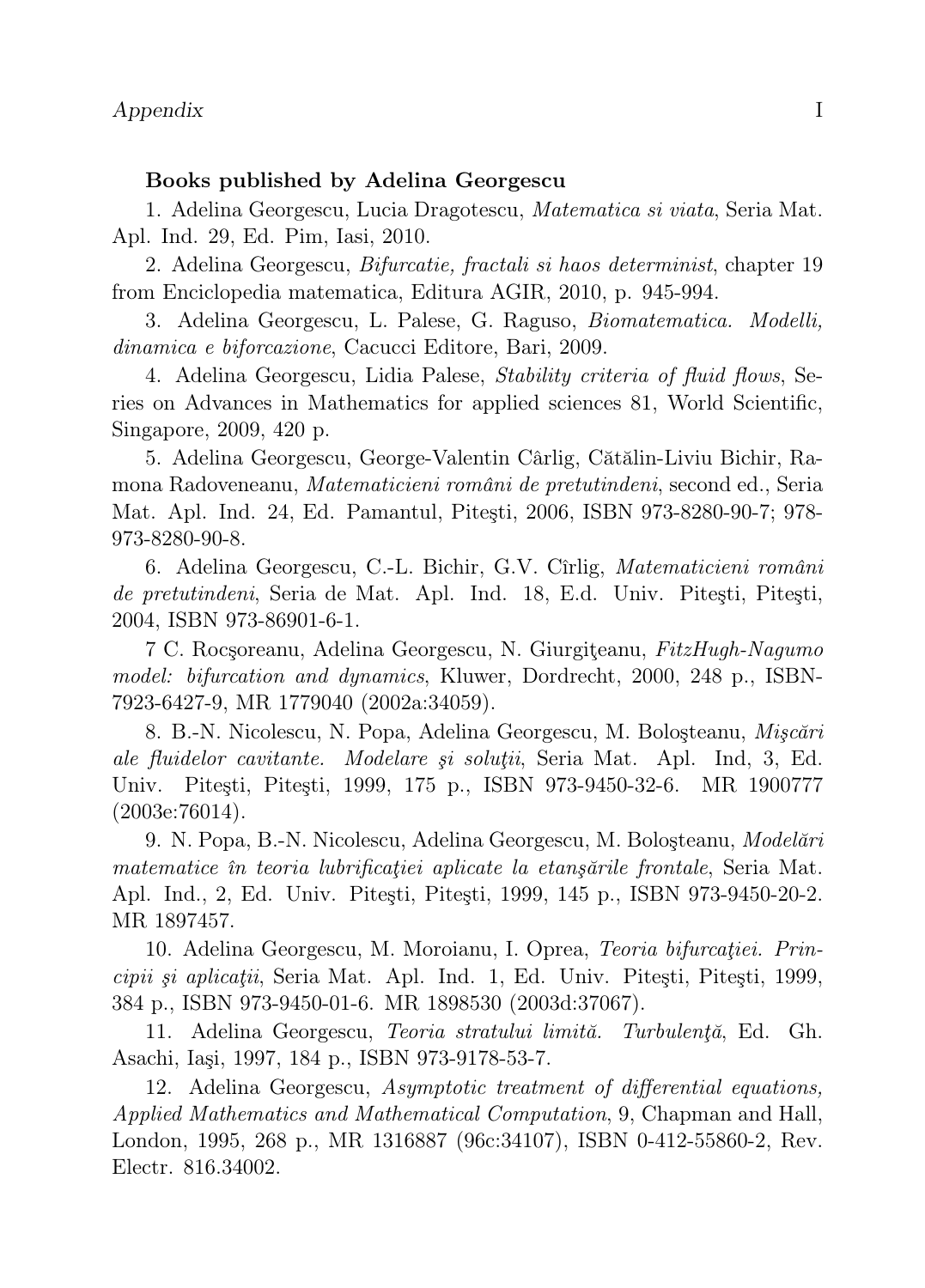13. Adelina Georgescu, I. Oprea, Bifurcation theory from application viewpoint, Tipografia Univ. Timişoara, 1994, 281 p., (Monografii Matematice 51).

14. Adelina Georgescu, Sinergetica. Solitoni. Fractali. Haos determinist. Turbulenţă, Tipografia Univ. Timişoara, 1992, 338 p.

15. H. Dumitrescu, Adelina Georgescu, V. Ceangă, GH. Ghiţă, J. Popovici, B. Nicolescu, Al. Dumitrache, Calculul elicei, Ed.Academiei, Bucureşti, 1990, 675 p., ISBN 973-27-0053-X.

16. Adelina Georgescu, Aproximatii asimptotice, Ed.Tehnică, București, 1989, 172 p., ISBN 973-31-0142-7.

17. Adelina Georgescu, Sinergetica-o nouă sinteză a științei, Ed.Tehnică, Bucureşti, 1987, 148 p.

18. Adelina Georgescu, Hydrodynamic stability theory, Mechanics: Analysis, 9, Kluwer, Dordrecht, 1985, 307 p., ISBN 90-247-3120-8, MR 0850008 (87 k:76024).

19. St. N. Săvulescu, Adelina Georgescu, H.Dumitrescu, M.Bucur, Cercetări matematice în teoria modernă a stratului limită, Ed. Academiei, Bucureşti, 1981, 250 p.. MR 0632406 (84h: 76018); ZB 587.76001; Ref. Zh. Mat. 1 B 675K (1982); Ref. Zh. Mekh. 11 B 153K (1981).

20. Adelina Georgescu, Teoria stabilității hidrodinamice, Ed. științifică şi Enciclopedică, Bucureşti, 1976, 237 p., Ref. Zh. Mekh., 1977, 10 B 8K.

# Ph. D theses supervised by Professor Adelina Georgescu

1. Rocşoreanu Carmen (University of Craiova, Romania) - Dynamics and bifurcation in the FitzHugh-Nagumo equation, 1997.

2. Giurgiteanu Nicolaie (University of Craiova, Romania, dead in 2010) - Contributions to the study of systems of differential equations by numerical methods. Applications to biology, 1997.

3. Suciu Nicolae (Friedrich-Alexander University Erlangen-Nuremberg, Germany and Tiberiu Popoviciu Institute of Numerical Analysis, Romanian Academy, Cluj Napoca, Romania) - On the Connection Between the Microscopic and the Macroscopic Modeling of the Thermodynamic Processes, 1998.

4. Nicolescu Bogdan (University of Piteşti, Romania) - Contributions to the mathematical study of cavitante fluid flows, 1998.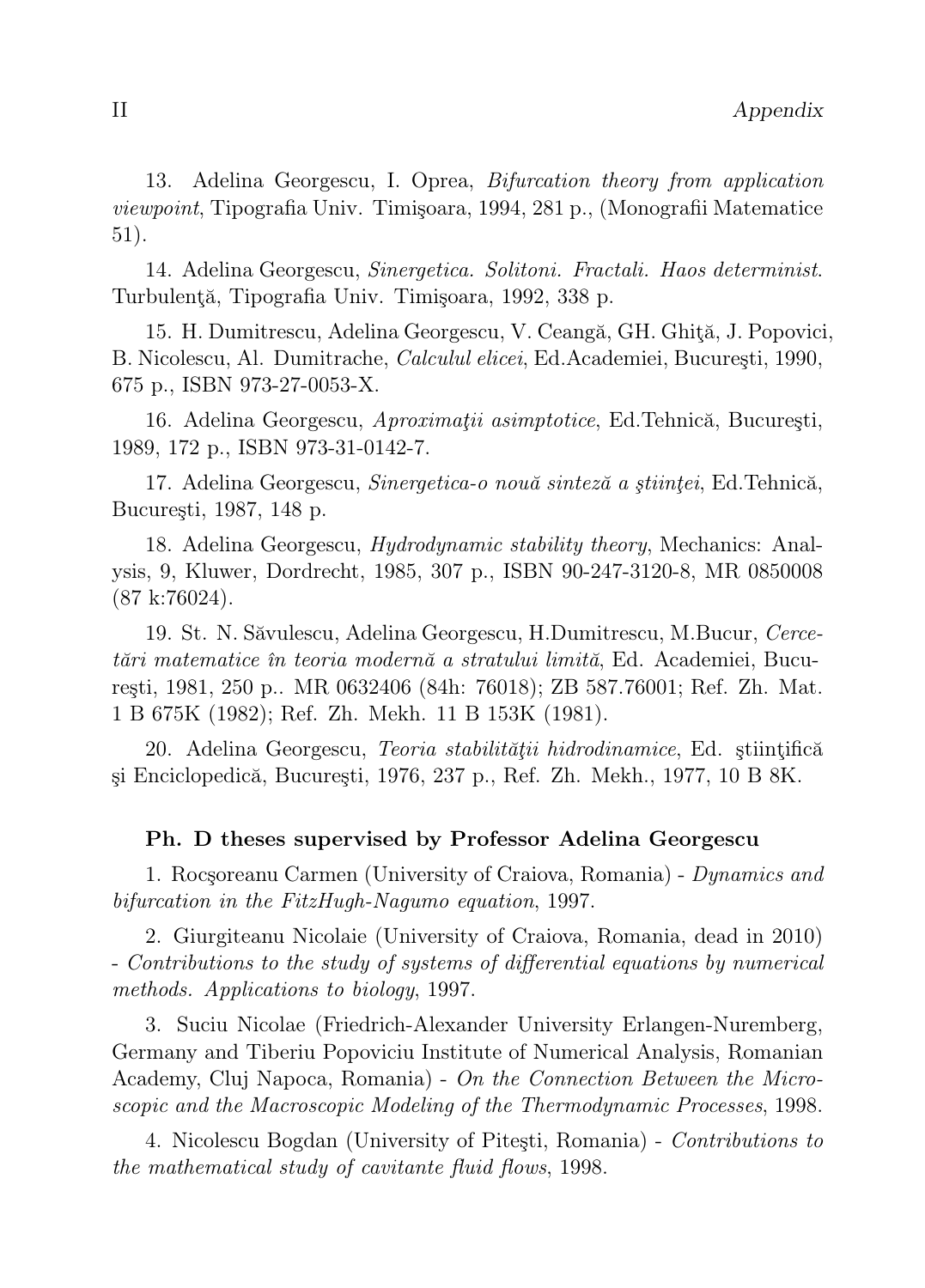5. Ion Anca Veronica (Institute of Applied Mathematics, Bucharest, Romania) - Contributions to the study of material systems, 2000.

6. Sterpu Mihaela (University of Craiova, Romania) - Contributions at the study of codimensions of bifurcations for some three-dimensional dynamical systems, 2001.

7. Băzăvan Petre (University of Craiova, Romania) - Three-dimensional computation study of the attractors for Van der Pol - type equations, 2001.

8. Bichir Cătălin-Liviu (ICEPRONAV, Galaţi, Romania) - Contributions to the study of hydrodynamic stability, 2002.

9. Curtu Rodica (Transilvania University of Braşov, Romania and University of Iowa, USA) - Dynamics and bifurcation of the Gray-Scott model from enzymology, 2002.

10. Ungureanu Laura (Spiru Haret University, Craiova, Romania) - Structural stability and bifurcation in some mathematical models of economic dynamics, 2002.

11. Georgescu Constantin (University of Piteşti, Romania) - Contributions to the study of some ordinary differential equations from economy, 2004.

12. Trifan Mariana (Chişinău, Moldavia) - Contributions to the study of dynamics and bifurcation of some mathematical models for cancer, 2005.

13. Codeci Elena (Vlaicu Vodă College, Curtea de Argeş, Romania) - Perturbed bifurcation in models of microeconomic dynamics, 2005.

14. Dragomirescu Florica-Ioana (University of Timişoara, Romania) - Contributions to the study of spectral problems in hydrodynamic stability, 2006.

15. Nistor Gheorghe (University of Piteşti, Romania) - Contributions to asymptotic study of some nonlinear dynamics problems (including the FitzHugh-Nagumo model), 2007.

16. Georgescu Raluca-Mihaela (University of Piteşti, Romania) - Group theory applications to the bifurcation study for some dynamical models, 2007.

17. Nartea Simona Cristina (University of Piteşti, Romania) - Inertial manifolds in concrete dynamical systems from biology and economics, 2008.

18. Carlig George Valentin (University of Constanta, Romania) - Discrete dynamics and bifurcation in some economical and biological models, 2009.

19. Gurgui Adriana (Constanţa, Romania) - Applications of the theory of bifurcation when studying equilibriums and economic cycles, 2009.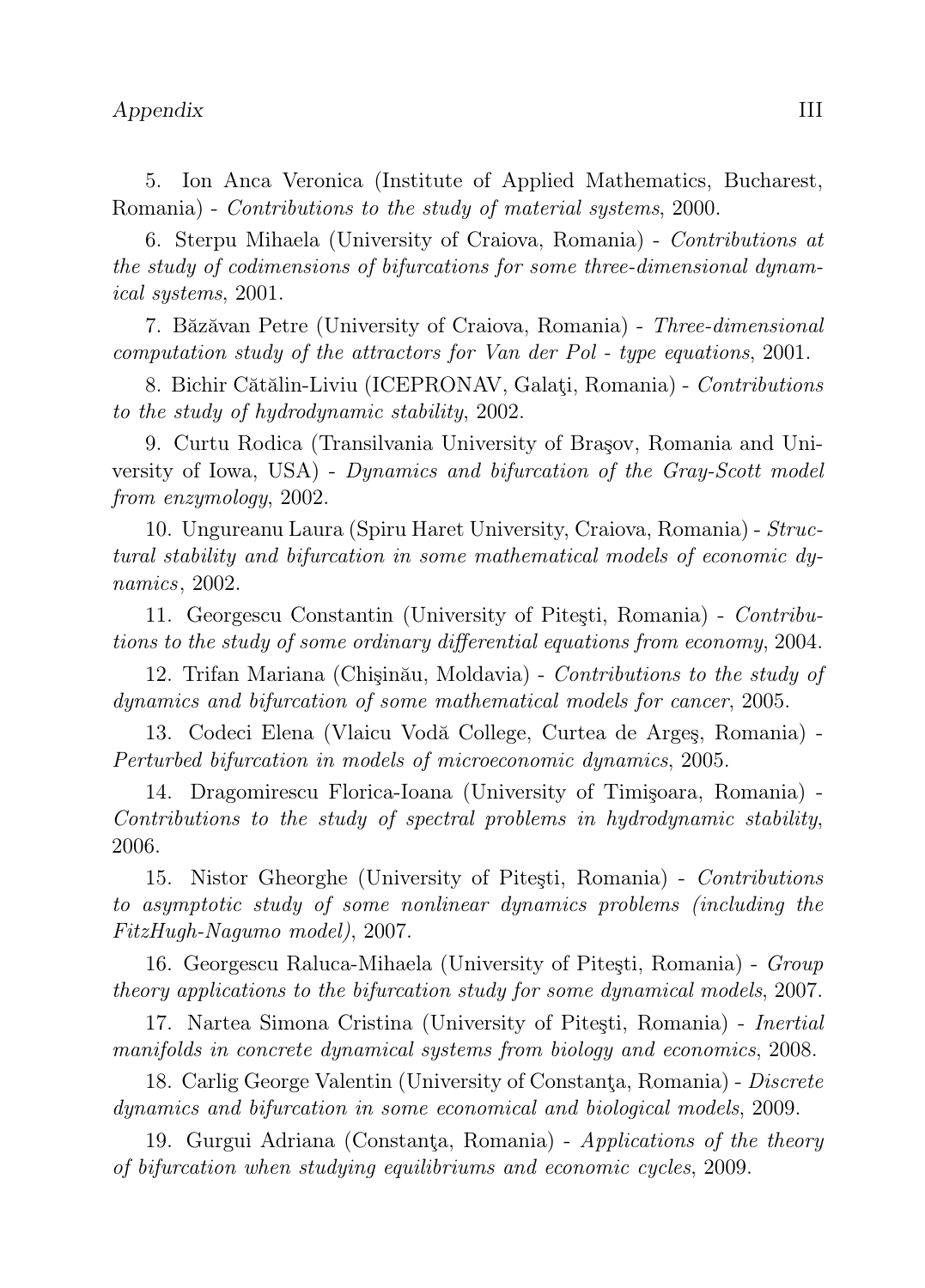# Applied and Industrial Mathematics Series, edited by Adelina Georgescu (published mainly at the Publishing House of the University of Pitesti)

1. Adelina Georgescu, Mihnea Moroianu, Iuliana Oprea, Teoria bifurcatiei; principii și aplicații, 1999.

2. Nicolae Popa, Bogdan Nicuşor Nicolescu, Adelina Georgescu, Mircea Boloșteanu, Modelări matematice în teoria lubrificației aplicate la etanșările frontale, 1999.

3. Bogdan-Nicusor Nicolescu, Nicolae Popa, Adelina Georgescu, Mircea Bolosteanu, Miscari ale fluidelor cavitante. Modelare şi soluţii, 1999.

4. Anca-Veronica Ion, Atractori globali și varietăti inerțiale pentru două probleme din mecanica fluidelor, 2000.

5. Nicolae Suciu, Asupra relatiei intre modelarea microscopică și macroscopică a proceselor termodinamice, 2001.

6. Laura Ungureanu, Liviu Ungureanu, Elemente de dinamică economică, 2000.

7. Marius-Florin Danca, Funcția logistică. Dinamică, bifurcație și haos, 2001.

8. Mihaela Sterpu, Dinamică şi bifurcaţii pentru două modele Van der Pol generalizate, 2001.

9. Iuliu Deac, Dicţionar enciclopedic al matematicienilor, Vol. I, 2001

10. Maria do Rosario de Pinho, Maria Margarida Ferreira, Optimal control problems with constraints, 2002.

11. Catalin-Liviu Bichir, Stabilitate hidrodinamică teoretică şi numerică, 2002

12. Iuliu Deac, Dicţionar enciclopedic al matematicienilor, Vol. II, 2002

13. Constanţa-Dana Constantinescu, Haos, fractali şi aplicaţii, 2003.

14. Danca Marius Florin, Sisteme dinamice discontinue, 2004.

15. Popa Mihail, *Metode cu algebre la sisteme diferentiale*, 2004.

16. Rată Mefodie, *Inexistența algoritmilor de recunoastere a expresibil*ităţii sintactice în calcule logice, 2004.

17. Emilia-Rodica Borsa, Miscări de fluide vâscoase generate de gradienți de tensiune superficială, 2004.

18. Adelina Georgescu, Cătălin-Liviu Bichir, George-Valentin Cârlig, Matematicieni români de pretutindeni, 2004.

19. Laura Ungureanu, Stabilitate structurală și bifurcație în două modele de dinamică economică, 2004.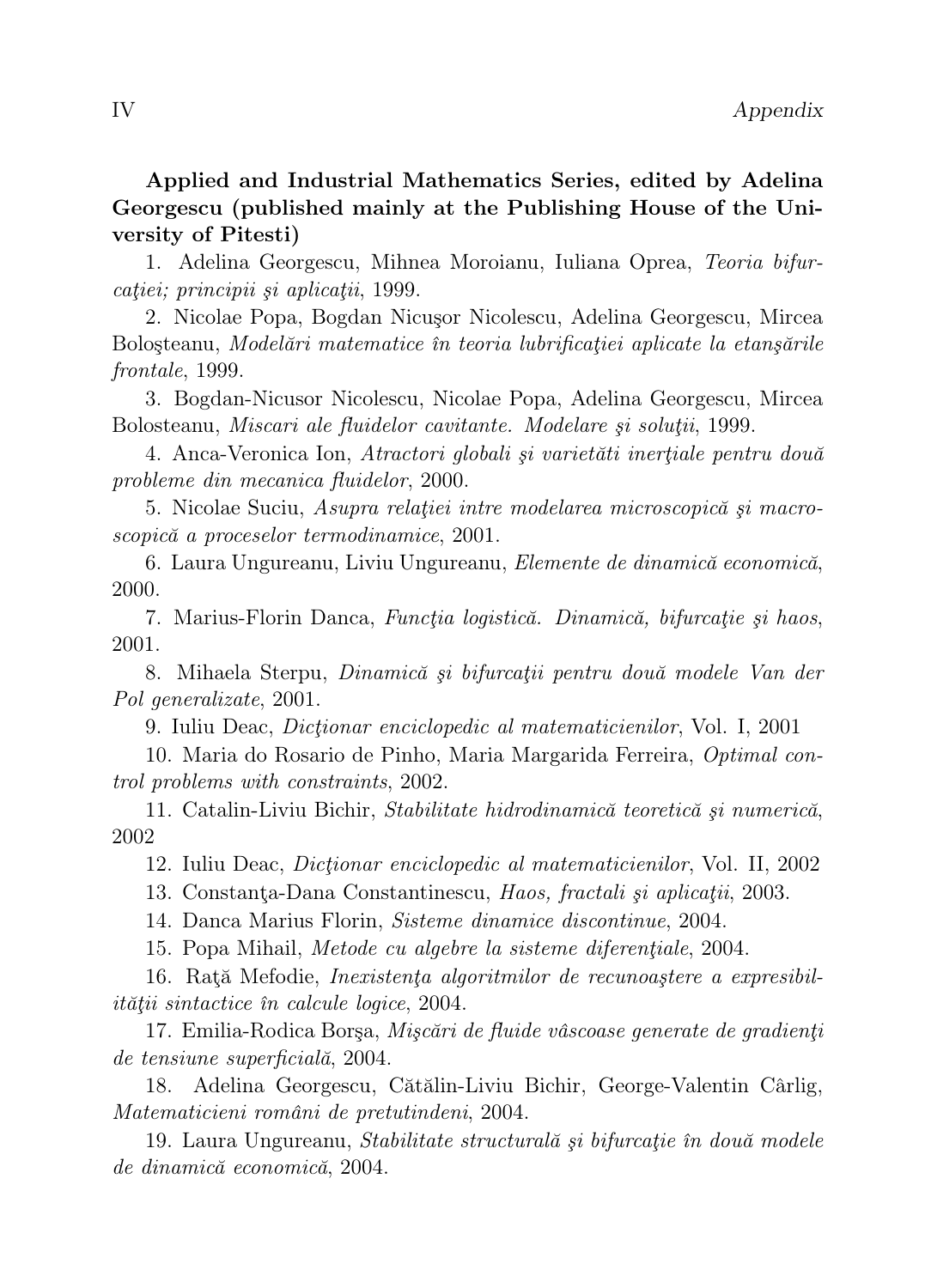20. Cristian Grava, Estimarea şi compensarea mişcării în secvenţe de imagini, 2004.

21. Angela Muntean, *Introducere în studiul curentilor marini*, 2005.

22. Mariana Trifan, Dinamică și bifurcație în studiul matematic al cancerului, 2006.

23. Elena Codeci, Bifurcaţie perturbată de dinamică economică, 2006.

24. Adelina Georgescu, George-Valentin Cârlig, Cătălin-Liviu Bichir, Ramona Radoveneanu, Matematicieni români de pretutindeni, ed. a II-a, 2006.

25. Laurențiu Calmutchi, Metode algebrice și funcționale în teoria extensiilor spatiilor topologice, 2007.

26. Florica-Ioana Dragomirescu, Probleme spectrale în stabilitatea hidrodinamică, 2007.

27. Şerban E. Vlad, Asynchronous Systems Theory, 2007.

28. Raluca-Mihaela Georgescu, Bifurcație în dinamica biologică cu metode de teoria grupurilor, 2009

29. Adelina Georgescu, Lucia Dragotescu, Matematică şi viaţă, 2010.

#### Papers published by Adelina Georgescu

#### 1966

1. Corectii de compresibilitate pentru profile von Mises, St.Cerc.Mat., 18, 2(1966), 301-308. AMR 20 # 3445, Ref. Zh. Mekh. 1 V, Ref. 260 (1967).

#### 1969

2. Asupra soluţiilor asimptotice ale lui Heisenberg, St. Cerc. Mat., 21, 5 (1969), 747-750. MR 0270616(42), 4, Ref. 5504; ZB 213, p. 543; AMR 23  $# 8876.$ 

3. On a relationship between Heisenberg and Tollmien solutions, Rev.Roum. Math.Pures et Appl., 14, 7 (1969), 991-998. ZB 194, p. 579; AMR 24  $\#$  441; Ref. Zh. Mat. 7 B 230 (1969).

4. Improvement of one of Joseph's theorems and one of its applications, Rev. Roum. Math. Pures et Appl., 14, 8 (1969), 1089-1092. ZB 197, p. 253; AMR 23  $\#$  9647.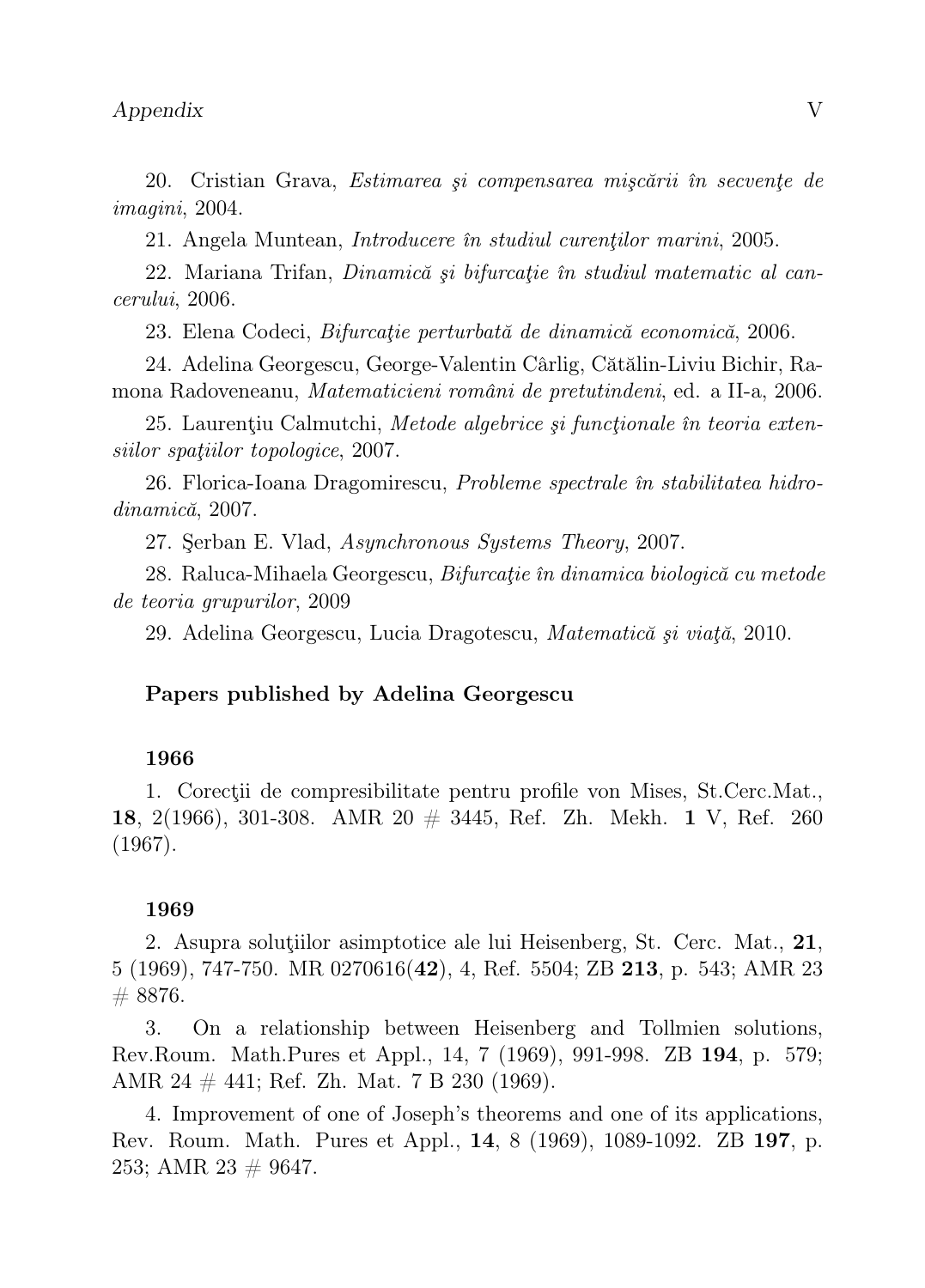5. Criterii de stabilitate liniară a mişcării plan paralele a unui fluid nenewtonian, St.Cerc.Mat., 21, 7 (1969), 1027-1036. MR 0280059 (43), 4, Ref. 5780; ZB 197, p. 239; Ref. Zh. Mekh. 7 V, Ref. 1155 (1970).

6. On the generalized Tollmien solutions of the Rayleigh equation for a general velocity profile, Bull.Math. de la Soc. Sci.Math. de la R.S. de Roumanie, 13 (61), 2 (1969), 147-158. ZB 216, p. 529; Ref. Zh. Mat. 3 B 291 (1971).

# 1970

7. Note on Joseph's inequalities in stability theory, ZAMP, 21, 2 (1970), 258-260. ZB 197, p. 530; AMR 23  $\#$  9646; Ref. Zh. Mekh. 11 A, Ref. 118 (1970).

8. Sur la stabilité linéaire des mouvements plans des fluides, Comptes Rendus, Paris, Série A, 271 (1970), 559-561. MR 0272253 (42), 5, Ref. 7134; ZB 215, p. 584; Ref. Zh. Mekh. 3 V, Ref. 709 (1971).

9. Sufficient conditions for linear stability of two Ladyzhenskaya type fluids, Rev.Roum.Math.Pures et Appl., 15, 6 (1970), 819-823. MR 0267825 (42), 2, Ref. 2727; ZB 211, p. 297; Ref. Zh. Mekh. 3 V, Ref. 1147 (1971).

10. Contribuţii la studiul stabilităţii liniare a mişcării fluidelor, St. Cerc. Mat., 22, 9 (1970), 1247-1333. MR 0337133 (49), 1, Ref. 1905; AMR 25  $\#$ 9144; Ref. Zh. Mekh. 6 V, Ref. 655 (1971), PhD thesis.

# 1971

11. Theorems of Joseph's type in hydrodynamic stability theory, Rev. Roum.Math.Pures et Appl., 16, 3 (1971), 355-362. MR 0285183 (44), 2, Ref. 2406; ZB 216, p. 528; AMR 25  $\#$  1281; Ref. Zh. Mekh. 11 V, Ref. 542 (1971).

12. On the Kelvin-Helmholtz instability in presence of porous media, Rev. Roum. Math. Pures et Appl.,  $16, 1$  (1971), 27-39 (with Ct. I. Gheorghită). MR 0281404 (43), 5, Ref. 7121; ZB 219, p. 523; AMR 25 # 2434; Ref. Zh. Mat. 7 B 491 (1971).

13. On the neutral stability of the Couette flow between two rotating cylinders, Rev.Roum.Math.Pures et Appl. 16, 4 (1971), 499-502. ZB 233, Ref. 76084; AMR 26 # 5532; Ref. Zh. Mat. 1 B 520 (1972).

14. Instability of two superposed liquids in a circular tube in the presence of a porous medium, Rev.Roum.Math.Pures et Appl., 16, 5 (1971), 677-680,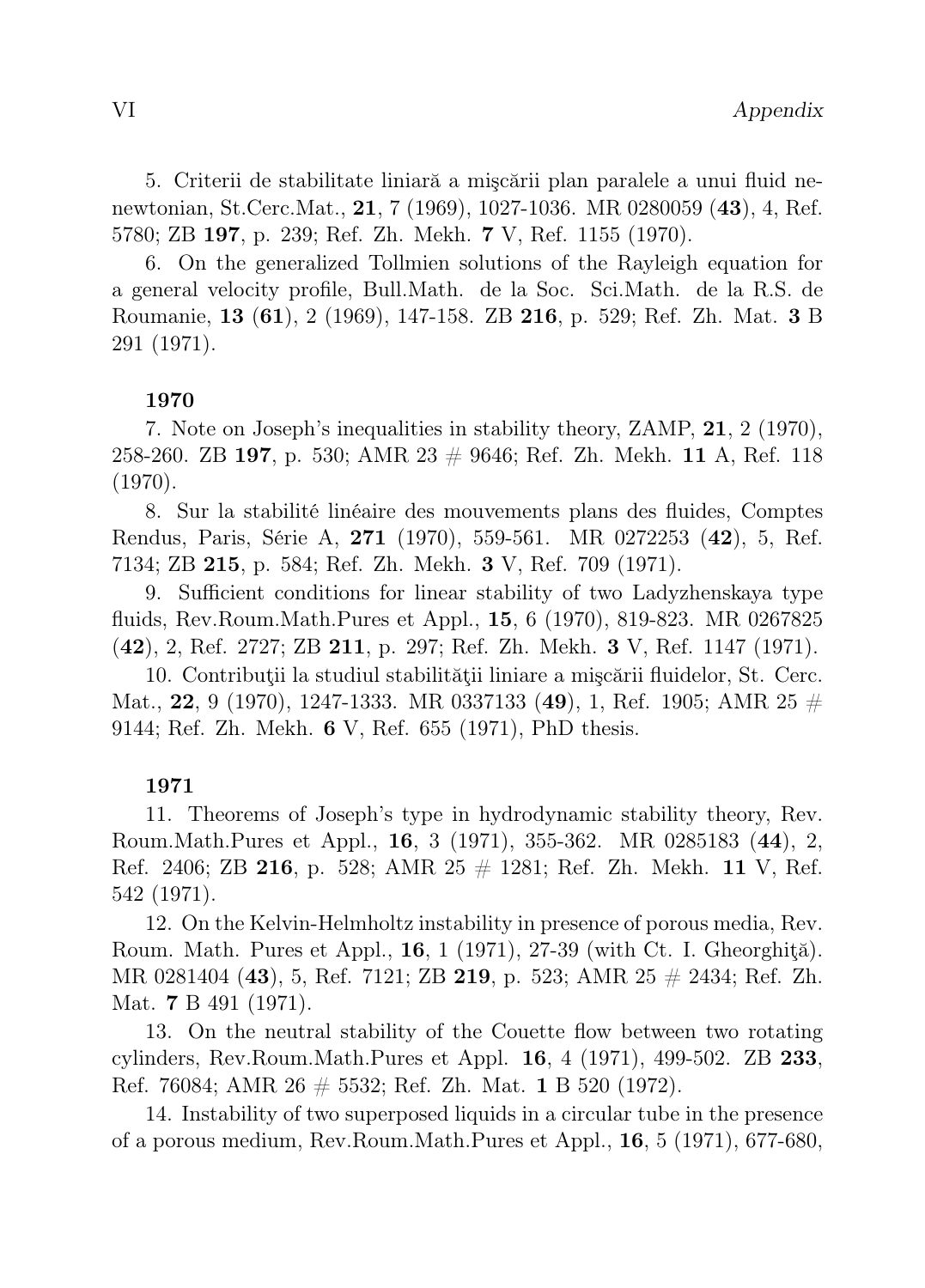(with St. I. Gheorghită). MR 0286360 (44), 3, Ref. 3573; ZB 222, Ref. 76049; AMR 25 # 2210; Ref. Zh. Mekh. 2V, Ref. 472 (1972).

### 1972

15. Linear Couette flow stability for arbitrary gap between two rotating cylinders, Rev. Roum. Math. Pures et Appl., 17, 4 (1972), 507-518. MR 0305717 (46), 3, Ref. 4847; ZB 245, Ref. 76033; AMR  $26 \# 4681$ ; Ref. Zh. Mekh. 10 V, Ref. 705 (1972).

16. Stability of spiral flow and of the flow in a curved channel, Rev. Roum. Math. Pures et Appl., 17, 3 (1972), 353-357. ZB 245, Ref. 76039; AMR 26 # 8194.

#### 1973

17. Stability of the Couette flow of a viscoelastic fluid, Rev. Roum. Math. Pures et Appl., 18, 9 (1973), 1371-1374. ZB 272, Ref.: 76004; AMR  $27 \# 9399$ ; Ref. Zh. Mekh. 3 V, Ref. 1096 (1974).

18. Teorema lui Squire pentru o mişcare într-un mediu poros, Petrol şi Gaze, 24, 11 (1973), 676-678. Ref. Zh. Mekh. 7 V, Ref. 1105 (1974).

#### 1976

19. Universal criteria of hydrodynamic stability, Rev. Roum. Math. Pures et Appl., 21, 3 (1976), 287-302. MR 0443557 (56), 1, Ref.: 1926; ZB 339, Ref.: 76029; AMR, 29 # 10005; Ref. Zh. Mekh. 11 B 75 (1976).

#### 1977

20. Stability of the Couette flow of a viscoelastic fluid. II, Rev. Roum. Math. Pures et Appl., 22, 9 (1977), 1223-1233. (with O. Polotzka). ZB 372, Ref.: 76008; Ref. Zh. Mekh. 6 B 964 (1978).

21. Metode analitice în studiul fenomenologic al stabilităţii mişcării fluidelor vâscoase incompresibile descrise de soluţii generalizate ale ecuaţiilor Navier-Stokes. St.Cerc.Mat., 29, 6 (1977), 603-619. MR 0455867 (56), 5 , Ref.: 14101; ZB 406, Ref. : 76033; Ref. Zh. Mekh. 5 B 98 (1978).

22. Variational formulation of some nonselfadjoint problems occuring in Bénard instability theory I, Preprint Series in Mathematics, 35/1977, Institutul de Matematică, INCREST, Bucureşti, 1977.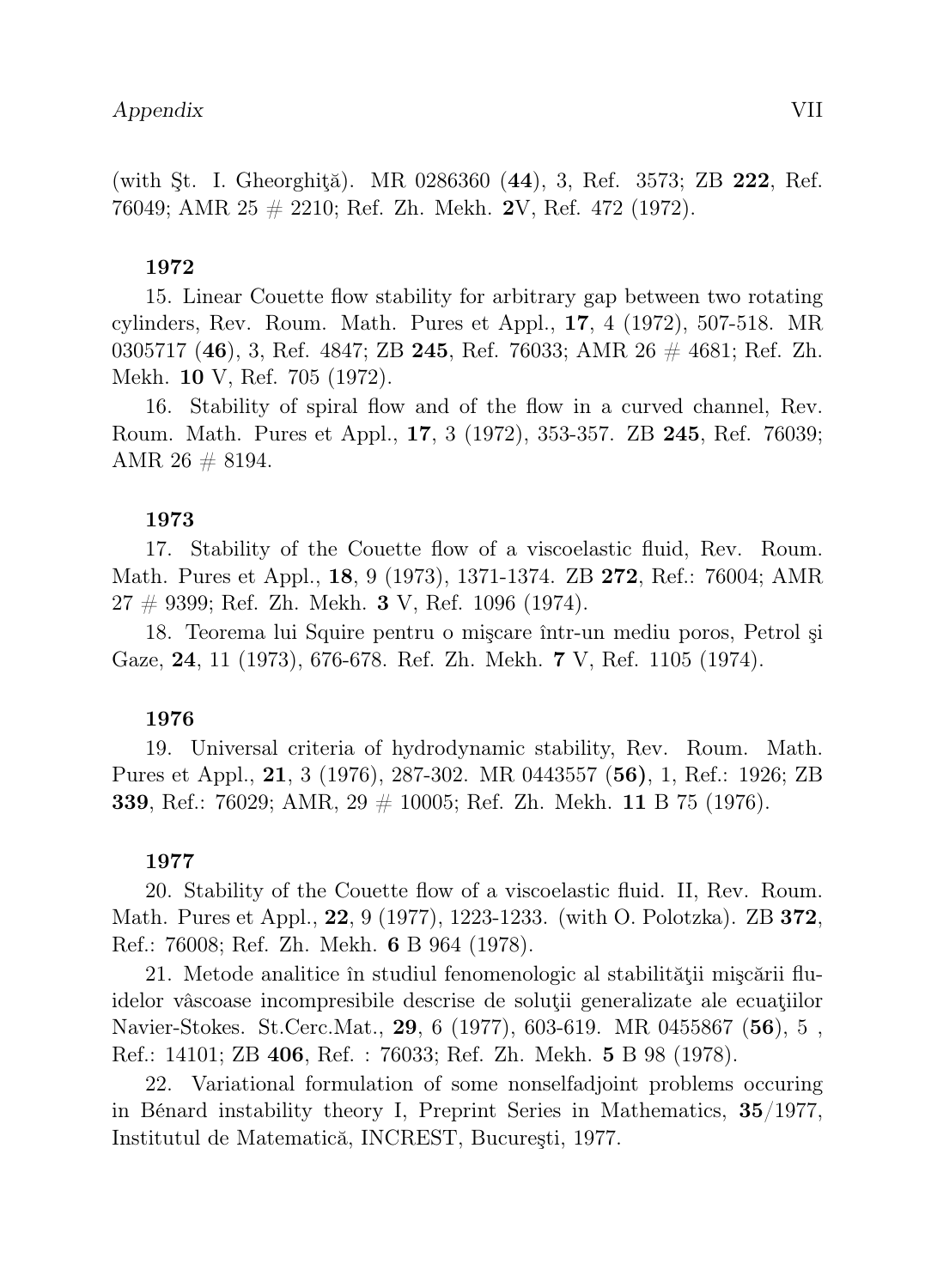23 Bounds for linear characteristics of Couette and Poiseuille flows, Rev. Roum. Math. Pures et Appl., 23, 5 (1978), 707-720 (with Tr. Bădoiu). MR 0506588 (80d:76040); ZB 383, Ref. 76028; Ref. Zh. Mekh. 3 B 120 (1979).

# 1980

24. Neutral stability curves for a thermal convection problem, Acta Mechanica, 37 (1980), 165-168 (with V. Cardoş). ZB 441, Ref.: 73136; Ref. Zh.Mekh. 3 B 515 (1981).

# 1981

25. On the nonexistence of regular solutions of a Blasius-like equation in the theory of the boundary layer of finite depth, Rev. Roum. Math. Pures Appl., 26, 6 (1981), 849-854 (with M. Moroianu). MR 0627830 (83h:76025); ZB 471, Ref. 76039; Ref. Zh. Mat. 2 B 482 (1982).

26. Recent results in fluid mechanics, Preprint 2, Univ. "Babeş - Bolyai", Fac. Mat., Cluj-Napoca, 1981. MR 0655038 (84i:76001); ZB 517, Ref. P76001.

27. On a Bénard convection in the presence of dielectrophoretic forces, J. Appl. Mech., 48 , 4 (1981), 980-981 (with O. Polotzka).

28. Catastrophe surface bounding the domain of linear hydromagnetic stability, Central Institute of Physics, National Institute of Scientific and Technical Creation, Bucharest, Romania, Preprint FT-203-1981.

# 1982

29. On a universal criterion of hydrodynamic stability, Univ. din Timişoara, Preprint 68/1982.

30. Bifurcation (catastrophe) surfaces for a problem in hydromagnetic stability, Rev. Roum. Math. Pures Appl., 27, 3 (1982), 335-337. MR 0669482 (84f:76033); ZB 495, Ref. 76051.

31. Neutral stability curves for a thermal convection problem, Analele Univ. din Craiova, Secția Mat. Fiz.-Chim., **X** (1982), 51-53 (with I. Oprea).

32. Characteristic equations for some eigenvalue problems in hydromagnetic stability theory, Mathematica, Cluj,  $24$   $(47)$ , 1-2  $(1982)$ , 31-41. MR 0692182 (84h:76023); ZB 521, Ref. 76045.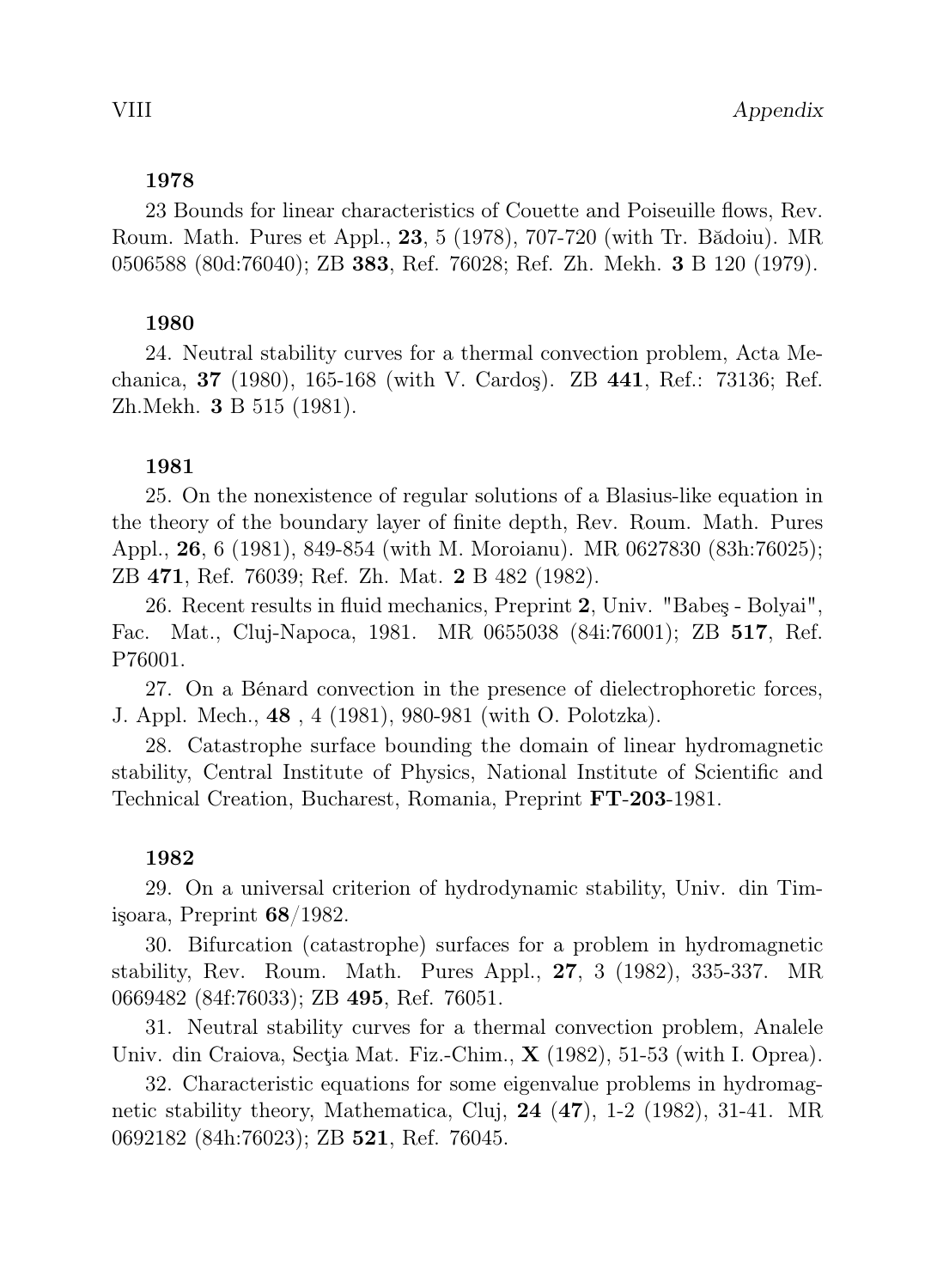33. Neustanovivseesia ploscoe dvijenie tipa Puazeilia dlia jidkostei Rivlina-Eriksena, PMM, 47, 2 (1983), 342-344. (with S.S. Chetti).

34. Stabilitatea şi ramificarea în contextul sinergeticii, St.Cerc.Mec.Apl., 42, 2 (1983), 174-180

# 1984

35. Echilibrul plasmei în sisteme toroidale şi stabilitatea sa macroscopică, St.Cerc.Fiz., 36, 1 (1984), 86-110.

# 1986

36. Proiectarea aerodinamică a elicei de randament maxim, St.Cerc. Mec.Apl., 45, 2 (1986), 129-141 (with H. Dumitrecsu, Al. Dumitrache).

37. Bifurcaţia stratului limită, BITNAV, 3 (1986), 148-149.

38. Metode numerice în teoria bifurcaţiei, Stud. Cerc. Fiz., 38, 10 (1986), 912-924 (with I. Oprea). MR 0873500 (88c: 58046)

# 1987

39. Metode de rezolvare a unor probleme de valori proprii care apar în stabilitatea hidrodinamică liniară, St.Cerc.Fiz., 39, 1 (1987), 3-25 (with A. Setelecan). ZB 605, Ref.: 76053.

40. Notă asupra unor probleme izoperimetrice în calculul elicei de randament maxim, St. Cerc. Mec. Apl., 46, 5 (1987), 478-482.

41. Exact solutions for some instability of Bénard type, Rev. Roum. Phys., 32, 4 (1987), 391-397.

#### 1988

42. Metode numerice în teoria bifurcaţiei. II. Soluţii staţionare în cazul infinit dimensional, Stud. Cerc. Fiz., 40, 1 (1988), 7-18 (with I. Oprea). MR 0949207 (89j : 65048)

43. Bifurcation (catastrophe) surfaces in multiparametric eigenvalue problems in hydromagnetic stability theory, Bull. Inst. Politehn. Bucureşti, Ser. Construc. Maş, 50 (1988), 9-12 (with I. Oprea), MR 0996532 (90e : 76077).

44. The bifurcation curve of characteristic equation provides the bifurcation point of the neutral curve of some elastic stability, Mathematica - Anal. Numér. Théor. Approx., 17, 2 (1988), 141-145 (with I. Oprea). MR 1027220 (90i : 73061)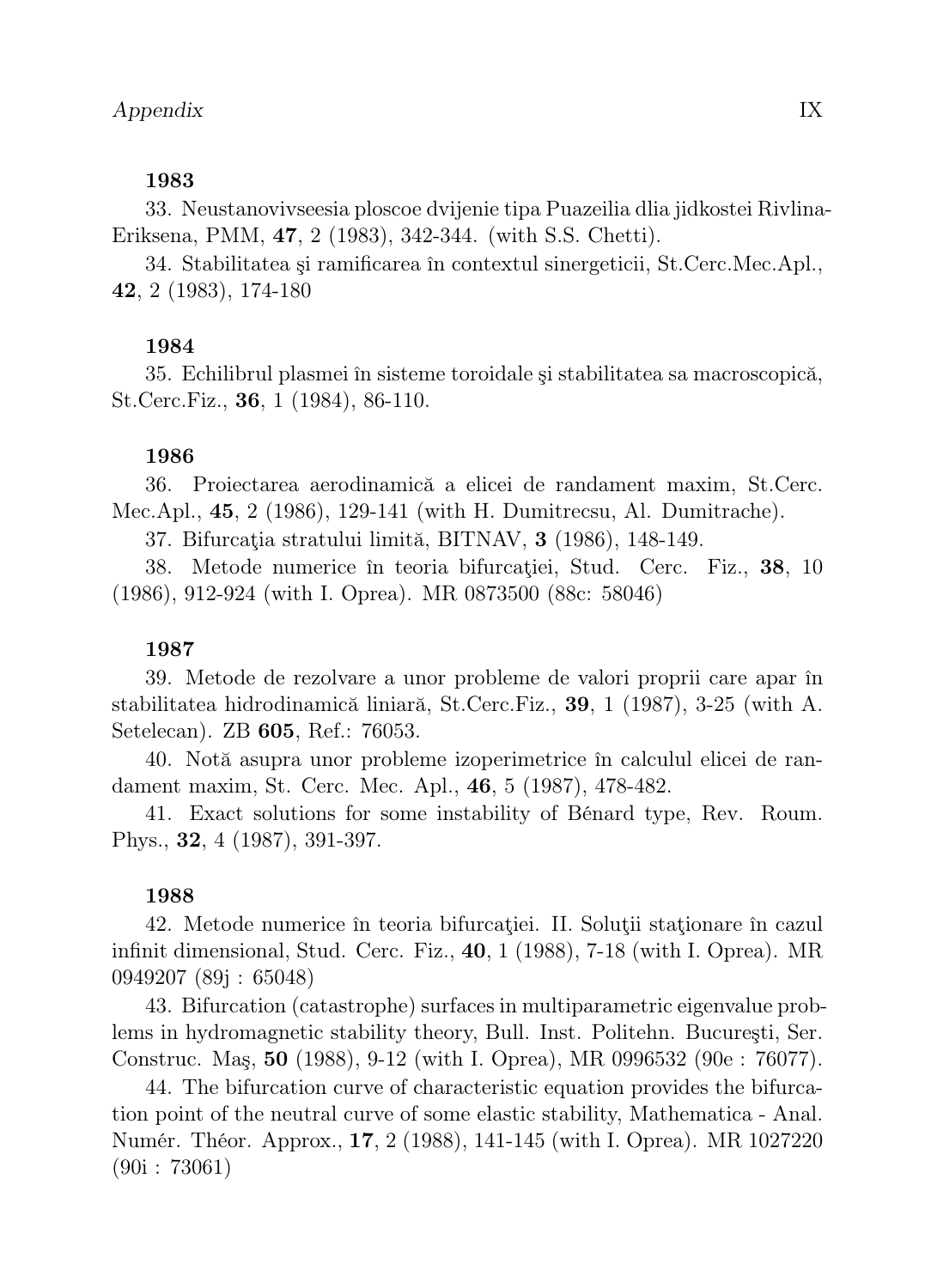45. Bifurcation manifolds in a multiparametric eigenvalue problem for linear hydromagnetic stability theory, Mathematica - Anal. Numér. Théor. Approx., 18, 2 (1989), 123-138 (with I. Oprea, C. Oprea). MR 1089229 (92  $i: 76044$ 

46. Model de aproximaţie asimptotică de ordinul patru pentru ecuaţiile meteorologice primitive când numărul Rossby tinde la zero, St. Cerc. Meteorolgie, 3 (1989), 13-21 (with C. Vamoş).

47. Filtred equations as an asymptotic approximation model, Meteorology and Hydrology, 19, 2 (1989), 21-22 (with C. Vamoş).

48. Boundary layer separation I. Bubbles on leading edges, Rev. Roum. Sci. Tech.-Méc. Appl., 34, 5 (1989), 509-525, (with H. Dumitrescu, Al. Dumitrache). MR 1054173 (91b:76043); Ref. Zh. Mekh., 5 B 145 (1990).

49. Stabilitatea mişcării lichidelor pe un plan înclinat, Stud. Cerc. Mec. Apl., 48, 5 (1989), 471-479. MR 1050048

50. Comparative study of the analytic methods used to solve problems in hydromagnetic stability theory, An. Univ. Bucureşti, Mat., 38, 1 (1989), 15-20 (with A. Setelecan). MR 1100332 (92a : 76042)

51. Lagrange and the calculus of variations, Noesis, 15 (1989), 29-35.

52. Fractalii și unele aplicații ale lor, Stud. Cerc. Fiz., 41, 3 (1989), 269-288. MR 1028540

53. Suprafeţe neutrale bifurcate într-o problemă de inhibiţie a convecţiei termice datorită unui câmp magnetic, Stud. Cerc. Mec. Apl., 48, 3 (1989), 263-278. (with I. Oprea). MR 1023843 (90i :76086)

# 1990

54. Models of asymptotic approximation for synoptical flows, Zeitschrift f§r Meteorologie, 40, 1 (1990), 14-20. (cu C. Vamoş).

55. Neutral stability curves for a thermal convection problem. II. The case of multiple solutions of the characteristic equation, Acta Mechanica, 81 (1990), 115-119. (with I. Oprea). MR 1059096 (91k : 76069)

56. Metode numerice în teoria bifurcaţiei. III. Soluţii periodice, Stud. Cerc. Fiz., 42, 1 (1990), 117-125. (with I. Oprea). MR 1074148 (91j : 65106)

57. Scenarii de turbulenţă în cadrul haosului determinist, Stud. Cerc. Mec. Apl., 49, 4 (1990), 413-417. (with C. Vamoş, N. Suciu). MR 1154192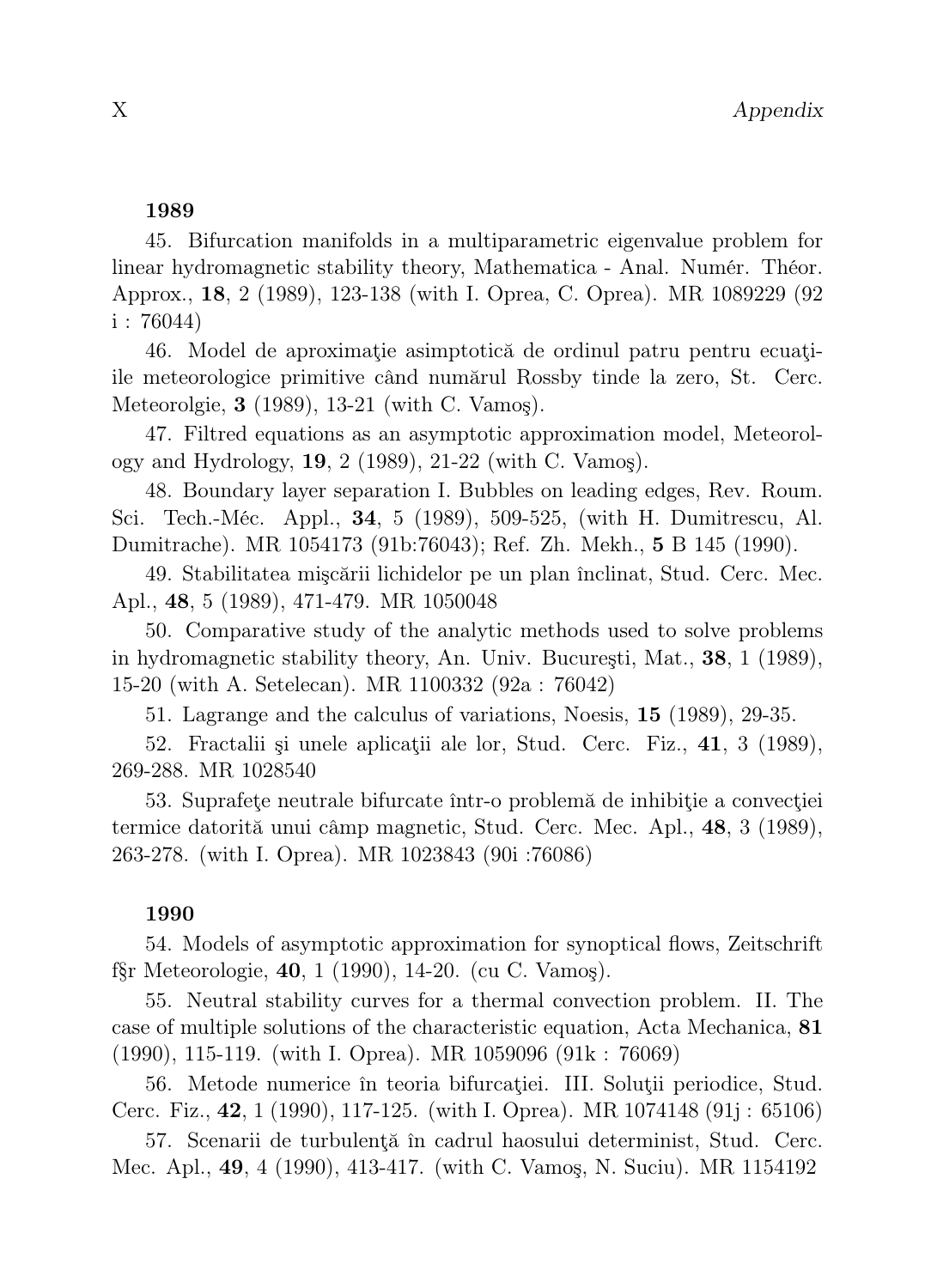58. Models of asymptotic approximation, IMA Preprint Series 724, Minneapolis, Nov. 1990.

59. Asimptote oblice din punctul de vedere al aproximatiei asimptotice, Gaz. Mat. M, 2 (1990), 58-60.

60. On a hydrodynamic-social analogy, Rev. Roum. Philos. Logique, 34, 1-2 (1990), 100-102.

#### 1991

61. Modelarea matematică în mecanica fluidelor, St. Cerc. Mec. Apl., 50, 3-4 (1991), 295-298.

62. Efectul Toms, St. Cerc. Mec. Apl., 50, 5-6 (1991), 305-321. (with C. Chiujdea).

63. Linear stability of a turbulent flow of Maxwell fluids in pipes, Université de Metz, 21/1991, (with C. Chiujdea, R. Florea).

64. Evolution of the concept of asymptotic approximation, Noesis, 17 (1991), 45-50.

#### 1992

65. Aspecte ale modelării stratului limită al atmosferei. I, Stud. Cerc. Mec. Apl., 51, 1 (1992), 25-41. MR 1170345 (94b : 86001)

66. Studiul calitativ al ecuaţiilor diferenţiale, St. Cerc. Mec. Apl., 51, 3 (1992), 317-326.

67.Models of asymptotic approximation governing the atmospheric motion over a low obstacle, Stud. Cerc. Mat., 44, 3 (1992), 237-252. (with G. Marinoschi). MR 1182289 (93e : 86003)

68. Linear stability of a turbulent flow of Maxwell fluids in pipes, Rev. Roum. Math. Pures Appl., 37, 7 (1992), 579-586 (with C. Chiujdea, R. Florea). MR 1188610 (93h : 76039)

69. Bifurcation problems in linear stability of continua, Quaderni. Dipto. di Mat. Univ. Bari, 1 (1992). (with I. Oprea).

70. Aspecte ale modelării stratului limită al atmosferei. II, Stud. Cerc. Mec. Apl., 51, 2 (1992), 175-188. MR 1170347 (94b : 86002)

# 1993

71. Synergetics and synergetic method to study processes in hierarchical systems, Noesis, 18 (1993), 121-127.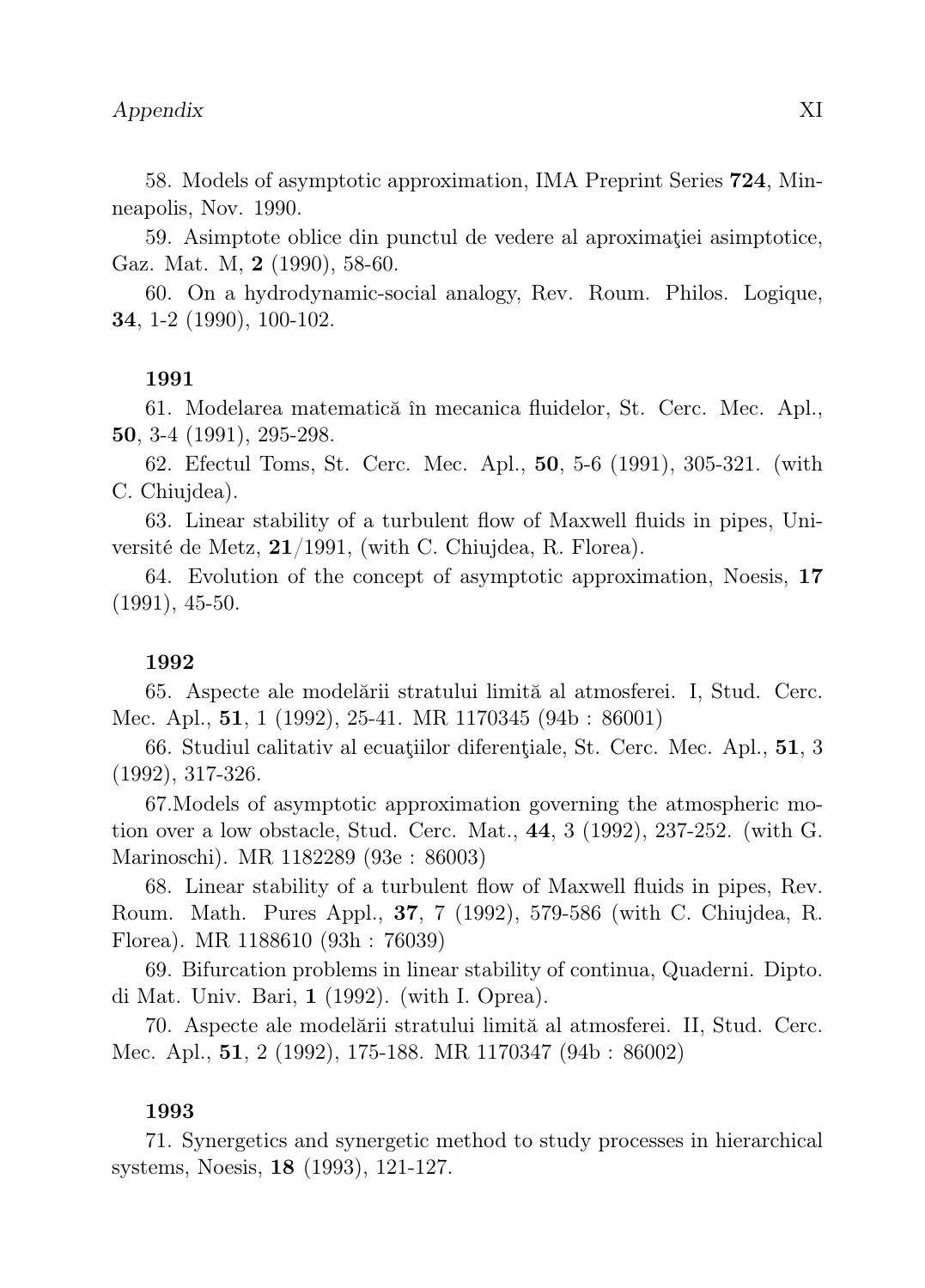72. The application of the shooting method to the hydrodynamic stability of the Poiseuille flow in channels and pipes, Computing, 4 (1993), 3-6. (with R. Florea).

73. Stability of a binary mixture in a porous medium with Hall and ionslip effect and Soret-Dufour currents, Analele Univ. din Oradea, 3 (1993), 92-96. (with L. Palese, D. Paşca).

74. Metode de determinare a curbei neutrale în stabilitatea Bénard, St. Cerc. Mec. Apl., 52, 4 (1993), 267-276. (with I. Oprea, D. Paşca).

75. Critical hydromagnetic stability of a thermodiffusive state, Rev. Roum. Math. Pures Appl., 38, 10 (1993), 831-840. (with L. Palese, D. Paşca, M. Buican). MR 1264602 (95a : 76031)

76. Direcţii de cercetare principale în teoria sistemelor dinamice, Stud. Cerc. Mec .Apl., 52, 2 (1993), 153-171. MR 1227549

77. Bifurcation manifolds in multiparametric linear stability of continua, ZAMM, 73, 7-8 (1993), T831-T833. (with D. Paşca, S. Grădinaru, M. Gavrilescu).

78. Balance equations for the vector fields defined on orientable manifolds, Tensor (N. S.), 54 (1993), 88-90. (with C. Vamoş, N. Suciu). MR 1474041 (98i : 82036)

# 1994

79. Nonlinear stability criteria for l MHD flows. I. IsothermaI isotropic case, Rev. Roum. Math. Pures Appl., 39, 2 (1994), 131-146, (with M. Maiellaro, L. Palese). MR 1298878 (95h:76054)

80. Extension of a Joseph's criterion to the nonlinear stability of mechanical equilibria in the presence of thermodiffusive conductivity, Rapp. Dipto. Mat., Univ. Bari, 12/1994. (with L. Palese).

# 1995

81. Amélioration des estimations de Prodi pour le spectre, C. R. Acad. Sci. Paris Sér. I Math., 320, 7 (1995), 891-896. (with L. Palese).

82. Sulla stabilitĞ globale del equilibrio meccanico per una miscela binaria in presenza di effetti Soret e Dufour, Rapp. Dipto. Mat., Univ. Bari, 8/1995. (with L. Palese, A. Redaelli).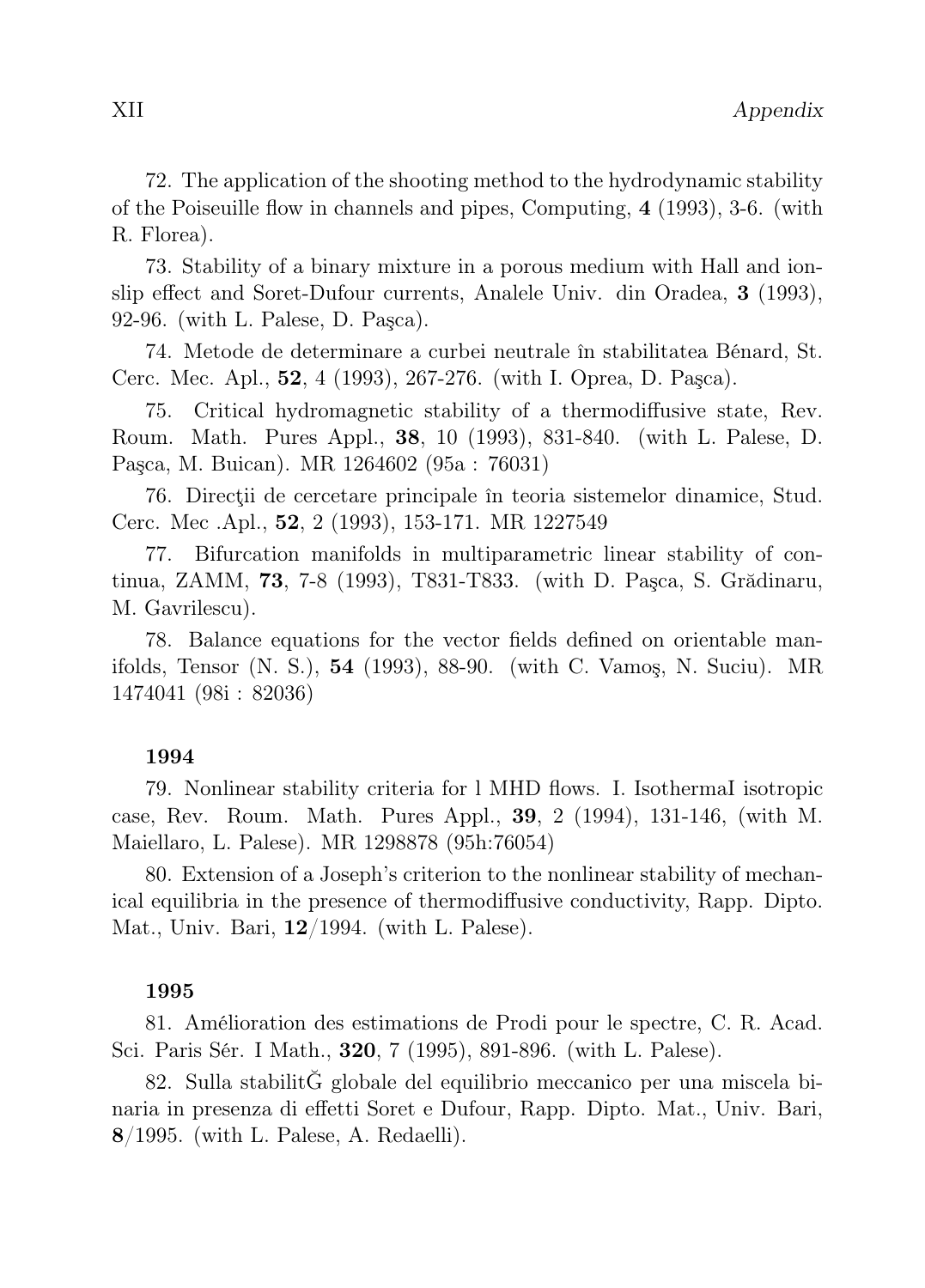83. Neutral stability hypersurfaces for an anisotropic MHD thermodiffusive mixture. III. Detection of false secular manifolds among the bifurcation characteristic manifolds, Rev. Roum. Math. Pures Appl.,41,1-2 (1996), 35-49.

84. Balance equations for physical systems with corpuscular structure, Physica A, 227 (1996), 81-92. (with C. Vamoş, N. Suciu, I. Turcu).

85. Balance equations for a finite number of material points, Stud. Cerc. Mat., 48, 1-2 (1996), 115-127. (with C. Vamoş, N. Suciu). MR 1681175 (92m:82037)

86. A nonlinear stability criterion for a layer of a binary mixture, ZAMM Supplement 2, 76 (1996), 529-530. (with L. Palese).

87. Extension of the Joseph's criterion on the nonlinear stability of mechanical equilibria in the presence of thermodiffusive conductivity, Theoret. Comput. Fluid Dyn., 8, 6 (1996), 403-413.(with L. Palese) .)

88. Asymptotic analysis of nonlinear equilibrium solute transport in porous media, Water Ressources Research, 32, 10, (1996), 3093-3098. (with U. Jaekel, H. Vereecken).

89. Nonlinear stability bounds for a binary mixture with chemical surface reactions, Rapp. Int. Dipto. Mat., Univ. Bari, 18/1996. (with L. Palese).

90. Linearization principle for the stability of the mechanical equilibria of a binary mixture when the Soret and Dufour effects are present, Rapp. Int. Dipto. Mat., Univ. Bari, 14/1996. (with L. Palese, A. Redaelli).

91. Coarse grained averages in porous media, KFA / ICG - 4 Internal Report No. 501296/1996. (with N. Suciu, C. Vamoş, U. Jaekel, H. Vereecken).

92. On Lagrangian passive transport in porous media, KFA/ICG-4 Internal Report No. 501196/1996 (with N. Suciu, H. Vereecken, C. Vamoş, U. Jaekel, O. Neuendorf).

# 1997

93. On the existence and on the fractal and Hausdorff dimensions of some global attractor, Nonlinear Anal., Theory, Methods & Applications, 30, 8, (1997), 5527-5532. (with A. Ion). MR 1726057 (2000i:37142)

94. Stability spectrum estimates for confined fluids, Rev. Roum. Math. Pures Appl., 42,1-2 (1997), 37-51.

95. Thermosolutal instability of a compresible Soret-Dufour mixture with Hall and ion-slip currents through a porous medium, Rev. Roum. Sci. Tech.- Méc. Appl., 42, 3-4 (1997), 279-296, (with L. Palese, D. Paşca, D. Bonea).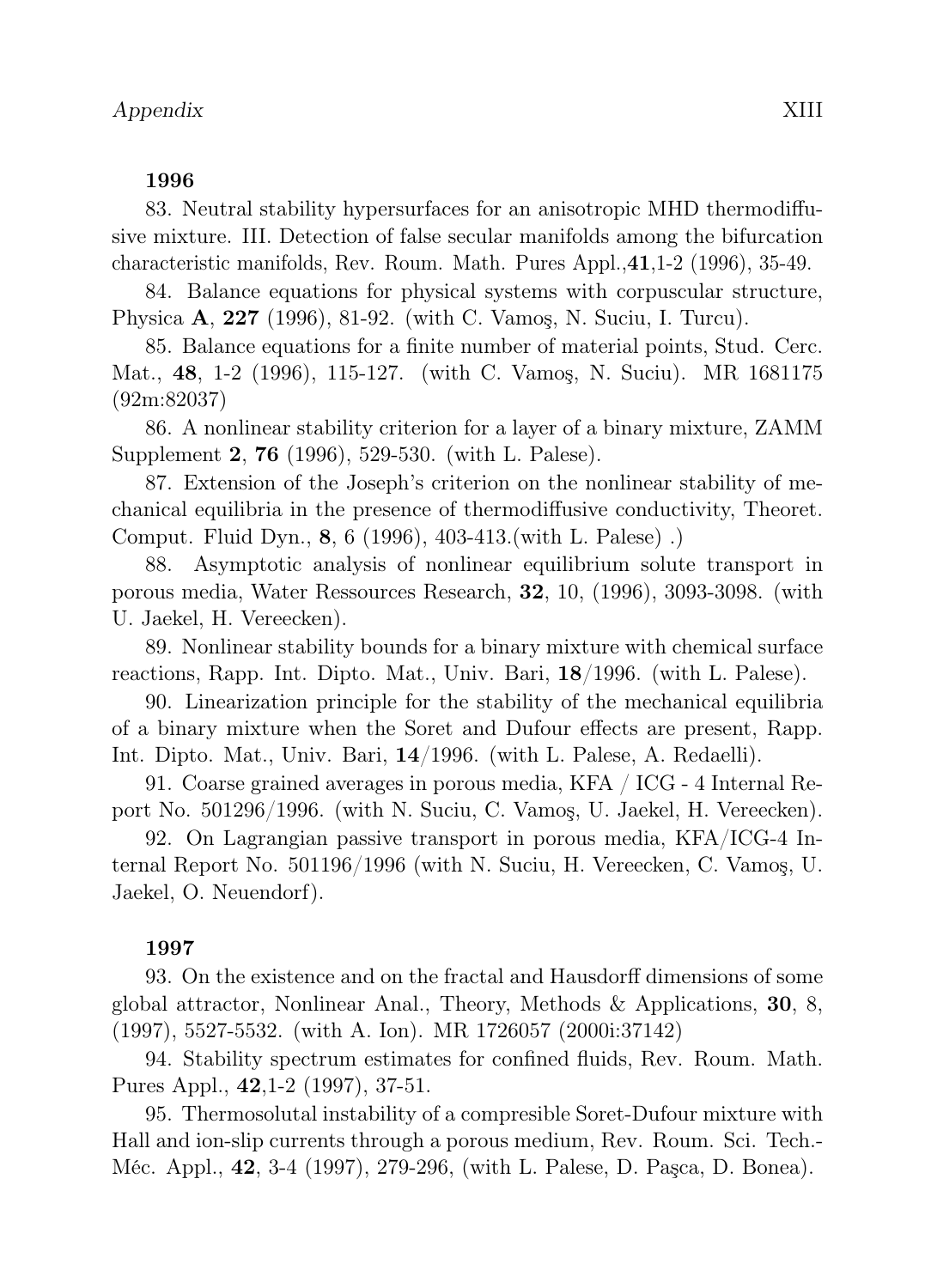96. Studiul portretului de fază. II. Punctele de inflexiune ale traiectoriilor de fază ale sistemului dinamic Van der Pol, St. Cerc. Mec. Apl., 56, 1-2 (1997), 15-31. (with N. Giurgiteanu).

97. Studiul portretului de fază. III. Influenţa liniarizării asupra sistemului dinamic neliniar, St. Cerc. Mec. Apl., 56, 3 - 4 (1997), 141-153. (with N. Giurgiteanu).

98. Hydrodynamical equations for one-dimensional systems of inelastic particles, Phys. Rev., E (3), 55, 5 (1997), 6277-6280. (with C. Vamoş, N. Suciu). MR 1448402

99. Modelul continuu multiplicator-accelerator. Cazul liniar, Bul. Şt. Seria Mat.-Inform. Univ. Piteşti, 1 (1997), 95-104. (with C. Georgescu).

100. Bifurcation in the Goodwin model from economics. II, Bul. Şt. Seria Mat.-Inform. Univ. Pitesti, 1 (1997), 105-112. (with N. Giurgiteanu, C. Rocşoreanu).

101. Studiul portretului de fază IV. Absenţa bifurcaţiei canard, St. Cerc. Mec. Apl., 56, 5-6 (1997), 297-305. (with N. Giurgiţeanu, C. Rocşoreanu).

102. Degenerated Hopf bifurcation in the FitzHugh-Nagumo system. 1. Bogdanov-Takens bifurcation, Analele Univ. din Timişoara, 35, 2 (1997), 285-298. (with C. Rocşoreanu, N. Giurgiţeanu). MR 1876887 (2002j:34085)

# 1998

103. Neutral thermal hydrodynamic and hydromagnetic stability hypersurfaces for a micropolar fluid layer, Indian J. Pure and Appl. Math.,29, 6 (1998), 575-582. (with M. Gavrilescu, L. Palese). MR 1636477 (99f:76056)

104. Coarse grained and stochastic averages. Applications to transport processes in porous media. ICG-4 Internal Report No. 500198/1998, J§lich. (with N. Suciu, C. Vamoş, U. Jaekel, H. Vereecken).

105. On the Misra-Prigogine-Courbage theory of irreversibility, Bul. Şt. Univ. Piteşti, Seria Matematică şi Informatică, 2 (1998), 169-188. (with N. Suciu).

106. On the mechanism of drag reduction in Maxwell fluids, Bul. Şt. Univ. Piteşti, Seria Matematică şi Informatică, 2 (1998), 107-114. (with C. Chiujdea).

107. Transport processes in porous media. 1. Continuous modelling, Romanian J. Hydrology Water Resources, 5, 1-2 (1998) 39-56. (with N. Suciu, C. Vamoş, U. Jaekel, H. Vereecken).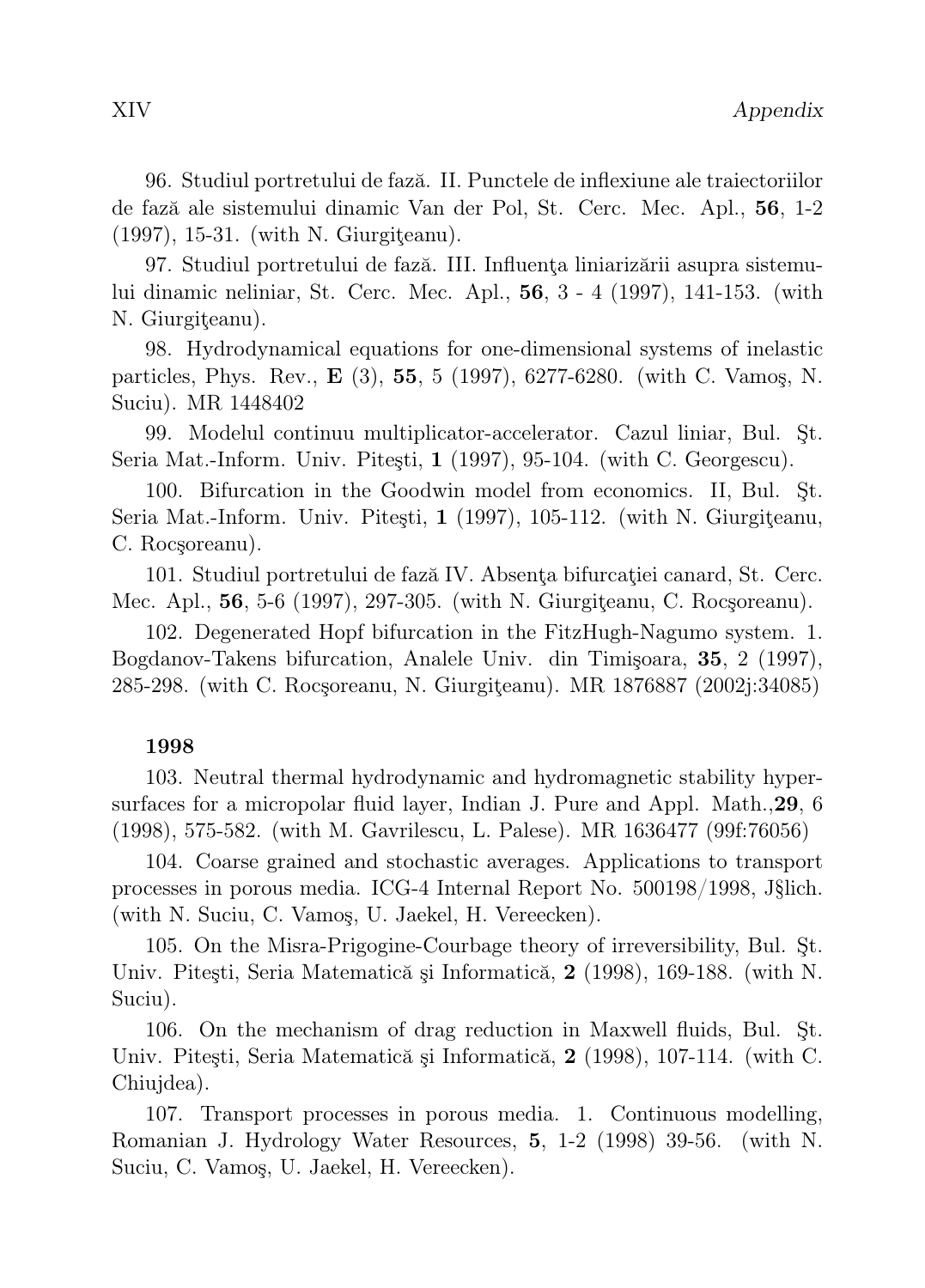108. Equilibria and relaxation oscillations of the nodal system of the heart. 2. Hopf bifurcation, Rev. Roum. Sci. Tech.-Méc. Appl., 43, 3, (1998), 403-414, (with C. Rocsoreanu, N. Giurgiteanu), MR 1830580.

109. Neutral surfaces for Soret - Dufour - driven convective instability, Rev. Roum. Sci. Tech. - Méc. Appl., 43, 2 (1998), 251 - 260, (with L. Palese, L. Pascu).

# 1999

110. Set of attraction of certain initial data in a nonlinear diffusion problem, , Bul. Şt. Univ. Piteşti, Seria Matematică şi Informatică, 3 (1999), 235-261.

111. Coincidence of the linear and nonlinear stability bounds in a horizontal thermal convection problem, Intern. J. Nonlin. Mech., 34, 4 (1999), 603-613 (with D. Mansutti). MR 1688548 (2000a:76084)

112. New types of codimension-one and-two bifurcations in the plane, Inst. Matem. Acad. Rom, Preprint No. 12/1999. (with C. Rocşoreanu, N. Giurgiţeanu).

113. Regimes with two or three limit cycles in the FitzHugh-Nagumo system, ZAMM 79, Supplement 2 (1999), S293-S294 (with C. Rocşoreanu, N. Giurgiţeanu).

114. Asymptotic analysis of solute transport with linear nonequilibrium sorption in porous media, Transp. Porous Media, 36, 2 (1999), 189-210 (with H. Vereecken, U. Jaekel). MR 1777016 (2001d:76132)

115. Symmetry of the solution of the nonlinear Reynolds equation describing mechanical face seals, Bul. Şt. Univ. Piteşti, Seria Matematică şi Informatică, 3 (1999), 333-343. (with B. Nicolescu, N. Popa).

116. Hopf bifurcation and canard phenomenon in the FitzHugh-Nagumo model, Bul. Şt. Univ. Piteşti, Seria Matematică şi Informatică, 3 (1999), 217-233. (with C. Rocşoreanu, N. Giurgiţeanu).

117. Convecţia termică cu efect Marangoni. Condiţii de echilibru, Bul. Şt. Univ. Piteşti, Seria Matematică şi Informatică, 3 (1999), 345-350. (with Gh. Nistor).

118. Applications of coarse-grained and stochastic averages to transport processes in porous media, Bul. Şt. Univ. Piteşti, Seria Matematică şi Informatică, 3 (1999), 435-445. (with N. Suciu, C. Vamos, U. Jaekel, H. Vereeken).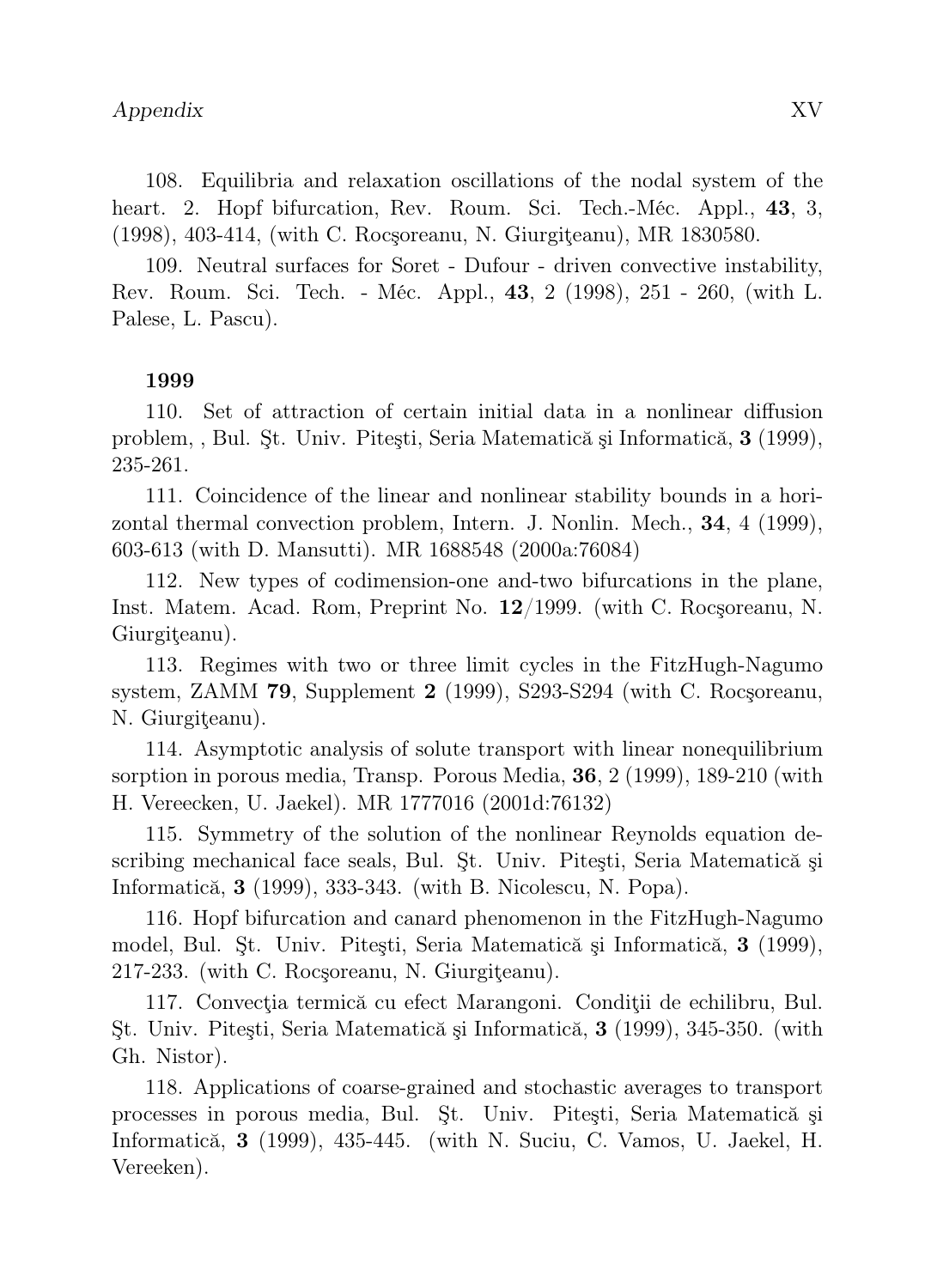119. Modelul continuu multiplicator-accelerator. II. Cazul liniar pentru anumite valori negative ale parametrilor şi cazul neliniar, Bul. Şt. Univ. Piteşti, Seria Matematică şi Informatică, 3 (1999), 263-266. (with C. Georgescu).

120. Investigation of the normalized Gierer-Meinhardt system by center manifold method, Bul. Şt. Univ. Piteşti, Seria Matematică şi Informatică, 3 (1999), 277-283. (with A. Ionescu).

121. Dynamics and bifurcations in a biological model, Bul. Şt. Univ. Piteşti, Seria Matematică şi Informatică, 4 (1999), 137 - 153. (with N. Giurgiteanu, C. Rocsoreanu).

122. On an inertial manifold in the dynamics of gas bubbles, Rev. Roum. Sci. Tech. - Méc. Appl., 44, 6 (1999), 629 - 631. (with B. Nicolescu). MR 1872191

# 2000

123. Dynamics generated by the generalized Rayleigh equation. II. Periodic solutions, Mathematical Reports, 2(52), 3 (2000), 367 - 378, 2001. (with M. Sterpu, P. Băzăvan), MR 1898619 (2003I:34111).

124. Neutral curves for the MHD Soret - Dufour driven convection, Rev. Roum. Sci. Tech. - Méc. Appl., 45, 3 (2000), 265 - 275 (with S. Mitran, L. Palese).

125. On a method in linear stability problems. Application to natural convection in a porous medium. J. of Ultrascientist of Physical Sciences, 12, 3 (2000), 324 - 336. (with L. Palese).

126. On the Misra-Prigogine-Courbage theory of irreversibility. 2. The existence of the nonunitary similarity, Bul. Şt. Univ. Piteşti, Seria Matematică şi Informatică, 6 (2000), 213 - 222. (with N. Suciu).

127. Codimension - three bifurcation for a FitzHugh-Nagumo like system, Bul. Şt. Univ. Piteşti, Seria Matematică şi Informatică, 6 (2000), 193 - 197. (with M. Sterpu).

128. Dynamics and bifurcation in the periodically forced FitzHugh-Nagumo system, Intern. J. of Chaos Theory and Applications, 5, 2 (2000), 63 - 79. (with M. Sterpu) (invited paper)

129. On a new method in hydrodynamic stability theory, Math. Sciences Research Hot - Line, 4, 7 (2000), 1 - 16. (with L. Palese, A. Redaelli). MR 1769518 (2001e:76054)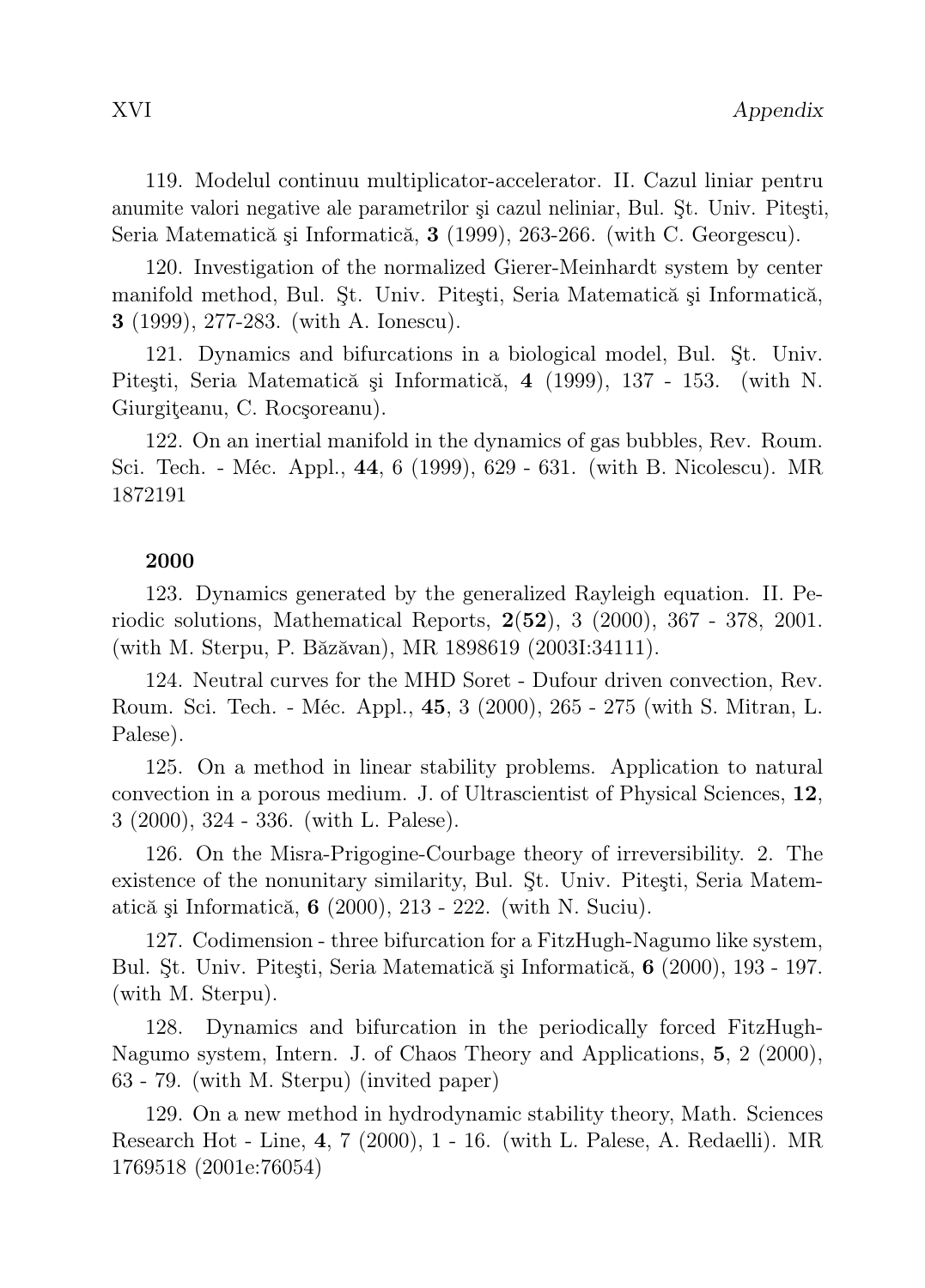130. Hopf and homoclinic bifurcations in a biodynamical system, Bul. Şt. Univ. Baia Mare, Seria Mat-Inf., 16, 1(2000), 131-142. (with C. Rocşoreanu, N. Giurgiteanu). MR 1832131 (2002d:34067)

131. Dynamics of the cavitation spherical bubble. II. Linear and affine approximation, Rev. Roum. Sci. Tech. - Méc. Appl., 45, 2 (2000), 163 - 175. (with B.-N. Nicolescu)

132. Degenerated Hopf bifurcation in the FitzHugh - Nagumo system. II. Bautin bifurcation, Mathematica- Anal. Numér. Theor. Approx., 29, 1 (2000), 97 - 109. (with C. Rocşoreanu, N. Giurgiţeanu). MR 1928253 (2003h:34084)

# 2001

133. Concavity of the limit cycles in the FitzHugh-Nagumo model, Analele Univ. Iaşi, Seria I Matematica, 47, 2 (2001), 287-298. (with C. Rocşoreanu, N. Giurgiteanu). MR 1977388

134. Codimension-three bifurcations for the FitzHugh-Nagumo dynamical scheme, Mathema-tical Reports,  $3(53)$ ,  $3(2001)$ ,  $287 - 292$ . (with M. Sterpu). MR 1929540 (2003j:34068).

135. Classes of solutions for a nonlinear diffusion PDE, J. of Comput. Appl. Math., 133, 1-2 (2001), 373 - 381. (with H. Vereecken, H. Schwarze, U. Jaekel). MR 1858295 (2002h:76130)

136. On special solutions of the Reynolds equation from lubrication, J. of Comput. Appl. Math., 133, 1-2 (2001), 367 - 372. (with B. Nicolescu, N. Popa, M. Boloşteanu). MR 1858294 (2002g:76046)

137. Conections between saddles for the FitzHugh-Nagumo system, Int. J. Bif. Chaos, 11, 2 (2001), 533 - 540. (with C. Rocşoreanu, N. Giurgiţeanu). MR 1830350 (2002b:37077)

138. The complete form for the Joseph extended criterion, Ann. Univ. Ferrara, Sez. VII (N. S.), Sc. Mat., 47 (2001), 9 - 22 (with L. Palese, A. Redaelli). MR 1897556 (2003c:76058)

139. Determination of neutral stability curves for the dynamic boundary layer by splines, Bul. Şt. Univ. Piteşti, Seria Mat. - Inf., 7 (2002), 15-22. (with L. Bichir).

140. Numerical integration of the Orr-Sommerfeld equation by wavelet methods, Bul. Şt. Univ. Piteşti, Seria Mat. - Inf., 7 (2001), 9-14. (with L. Bichir)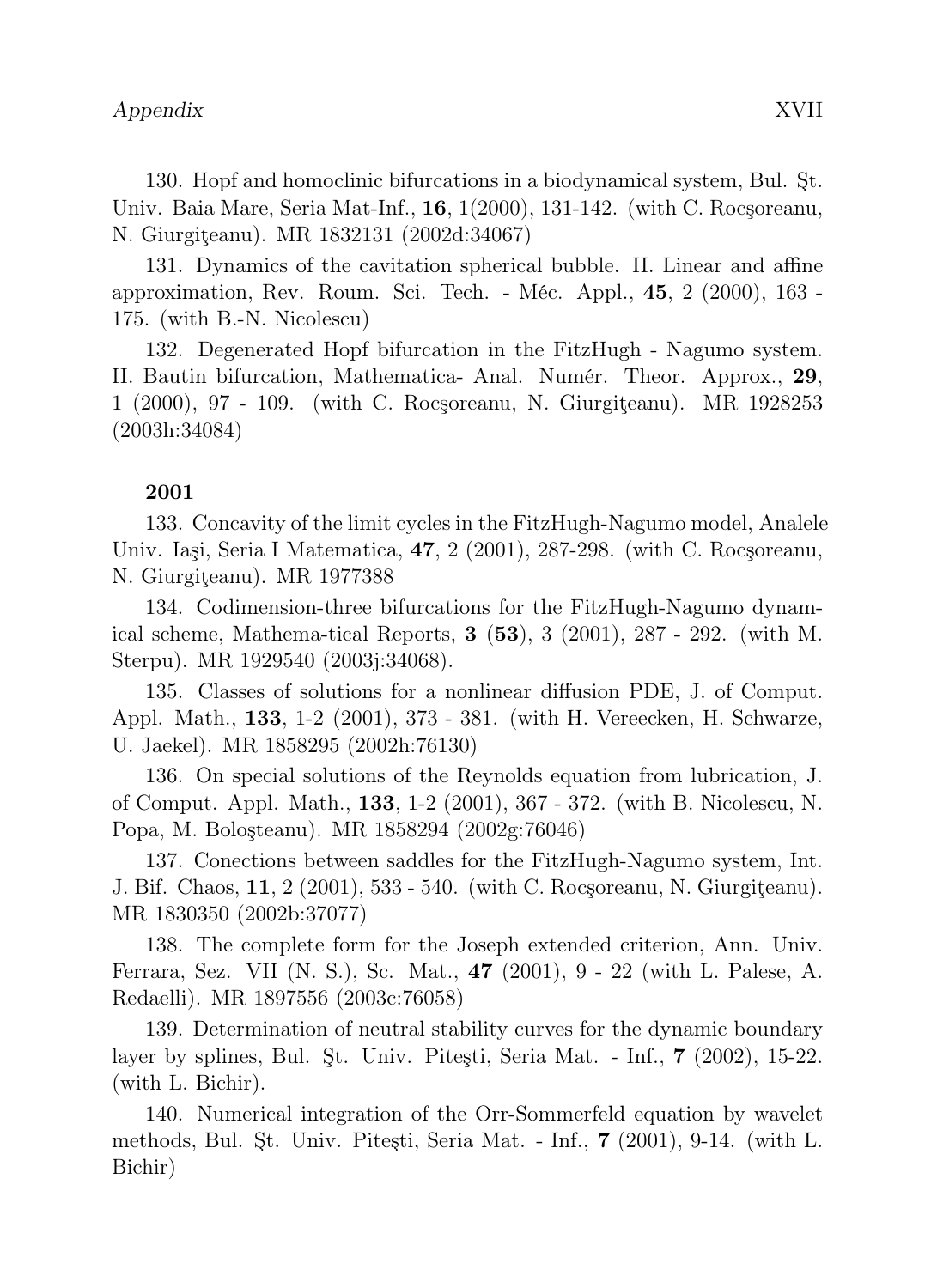141. Degenerated Bogdanov-Takens points in an advertising model, Bul. Şt. Univ. Piteşti, Seria Mat. - Inf., 7 (2001), 173-177. (with L. Ungureanu)

# 2002

142. Codimention - one bifurcations for a Rayleigh model, Bul. Acad. Şt. Rep. Moldova, Seria Mat., 1 (38), (2002), 69 - 76. (with M Sterpu). MR 1954224 (2003m:34095)

143. Static bifurcation diagram for a microeconomic model, Bul. Acad. Şt. Rep. Moldova, 3 (40) (2002), 21-26 (with L. Ungureanu, M. Popescu), MR1991012

144. Improved criteria in convection problems in the presence of thermodiffusive conductivity, Analele Univ. Timişoara, 40, 2 (2002), 49-66. (with L. Palese).

145. Existence and regularity of the solution of a problem modelling the Bénard problem, Mathematical Reports, 4 (54), 1 (2002), 87-102. (with A.-V. Ion). MR1994120

146. Stability criteria for quasigeostrophic forced zonal flows. I. Asymptotically vanishing linear perturbation energy, Magnetohydrodynamics: an International J. (with L. Palese) Rapp. Int. Dipto. Mat., Univ. Bari, 8/1996

147. Domains of attraction for a model in enzimology, Bul. Şt. Univ. Piteşti, Seria Mat. - Inf., 8 (2002), 49-58. (with R. Curtu).

148. Heteroclinic bifurcations for the FitzHugh - Nagumo system, Bul. Şt. Univ. Piteşti, Seria Mat. - Inf., 8 (2002). (with C. Rocşoreanu, N. Giurgiţeanu).

149. Topological type of some nonhyperbolic equilibria in a problem of microeconomic dynamics, Bul. Şt. Univ. Piteşti, Seria Mat. - Inf., 8 (2002). (with L. Ungureanu, M. Popescu).

150. On the Misra-Progogine-Courbage theory of irreversibility, Mathematica, 44 (67), 2 (2002), 215-231. (with N. Suciu)

151. Non - Newtonian solution and viscoelastic constitutive equations, Bul. Şt. Univ. Piteşti, Seria Mat. - Inf., 5 (2000). (with C. Chiujdea).

152. Normal form for the degenerated Hopf bifurcation in an economic model, Bul. Şt. Univ. Piteşti, Seria Mat. - Inf., 5 (2000). (with L. Ungureanu).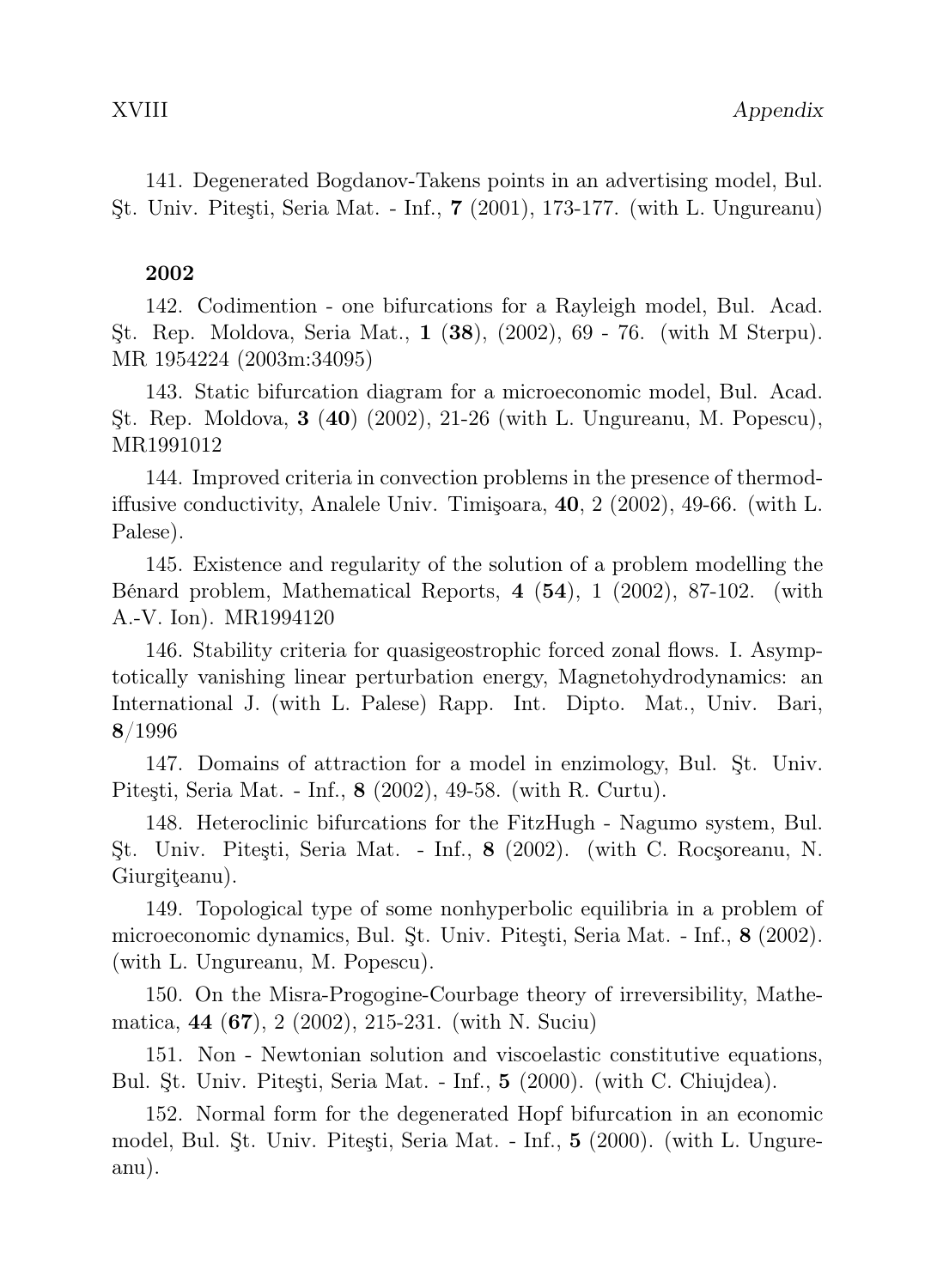153. k > 3 order degenerated Bautin bifurcation and Hopf bifurcation in a mathematical model of economical dynamics, Bul. Şt. Univ. Piteşti, Seria Mat. - Inf., (2002). (with L. Ungureanu, M. Popescu).

154. Static bifurcation diagram for a mathematical model governing the capital of a firm, Bul. Şt. Univ. Piteşti, Seria Mat.- Inf, 8 (2002), 177-181. (with L. Ungureanu).

155. Concavity of the limit cycles in the FitzHugh-Nagumo model, An. Şt. Univ. Al.I.Cuza, Iaşi, Mat. (N. S.), 47, 2 (2001), 287-298, (2002). (with C. Rocşoreanu, N. Giurgiţeanu) MR 1977388

# 2003

156. A Lie algebra of a differential generalized FitzHugh - Nagumo system, Bul. Acad. Şt., Rep. Moldova, Seria Mat. 1 (41) (2003), 18-30. (with M. Popa, C. Rocşoreanu) MR1992647

157. Approximation of pressure perturbations by FEM, Bul. Şt. Univ. Piteşti, Seria Mat. - Inf., 9 (2003), 31-36. (with C. - L. Bichir).

158. Global bifurcations for FitzHugh-Nagumo model, Dynamical Systems and Applications, Proc. of Conf. on Bifurcations, Symmetry and Patterns, (Porto, June 30 - July 4, 2000), in Trends in Mathematics: Bifurcations, Symmetry and Patterns, BirkhŁuser, Basel, 2003, 197-202, ISBN 3-7643-7020-3. (with C. Rocşoreanu, N. Giurgiţeanu).

159. Static and dynamic bifurcation of nonlinear oscillators, Bul. Şt. Univ. Piteşti, Seria Mec. Apl., 1, 7 (2003), 133-138.

160. A Lorenz-like model for the horizontal convection flow, Int. J. Non-Linear Mech., 38 (2003), 629-644. (with E. Bucchignani şi D. Mansutti)

161. Bifurcation in biodynamics, Sci. Annals of UASVM Iasi, 46, 2 (2003), 15-34.

162. Numerical integration of the Orr-Sommerfeld equation by wavelet methods, Bul. St. Univ. Pitesti, Seria Mat.-Inf., 9 (2003), 25-30. (with L. Bichir)

#### 2004

163. Bifurcation in the Goodwin model I, Rev. Roum. Sci. Tech. - Méc. Appl., **49,** 1-6 (2004), 13-16. (with N. Giurgiteanu, C. Rocsoreanu).

164. Curba valorilor de bifurcaţie Hopf pentru sisteme dinamice plane, Bul. St., Seria Mec. Apl., 10 (2004), 55-62. (with E. Codeci)

165. Dynamic bifurcation diagrams for some models in economics and biology, Acta Universitatis Apulensis, Alba Iulia, Mathematics-Informatics, 8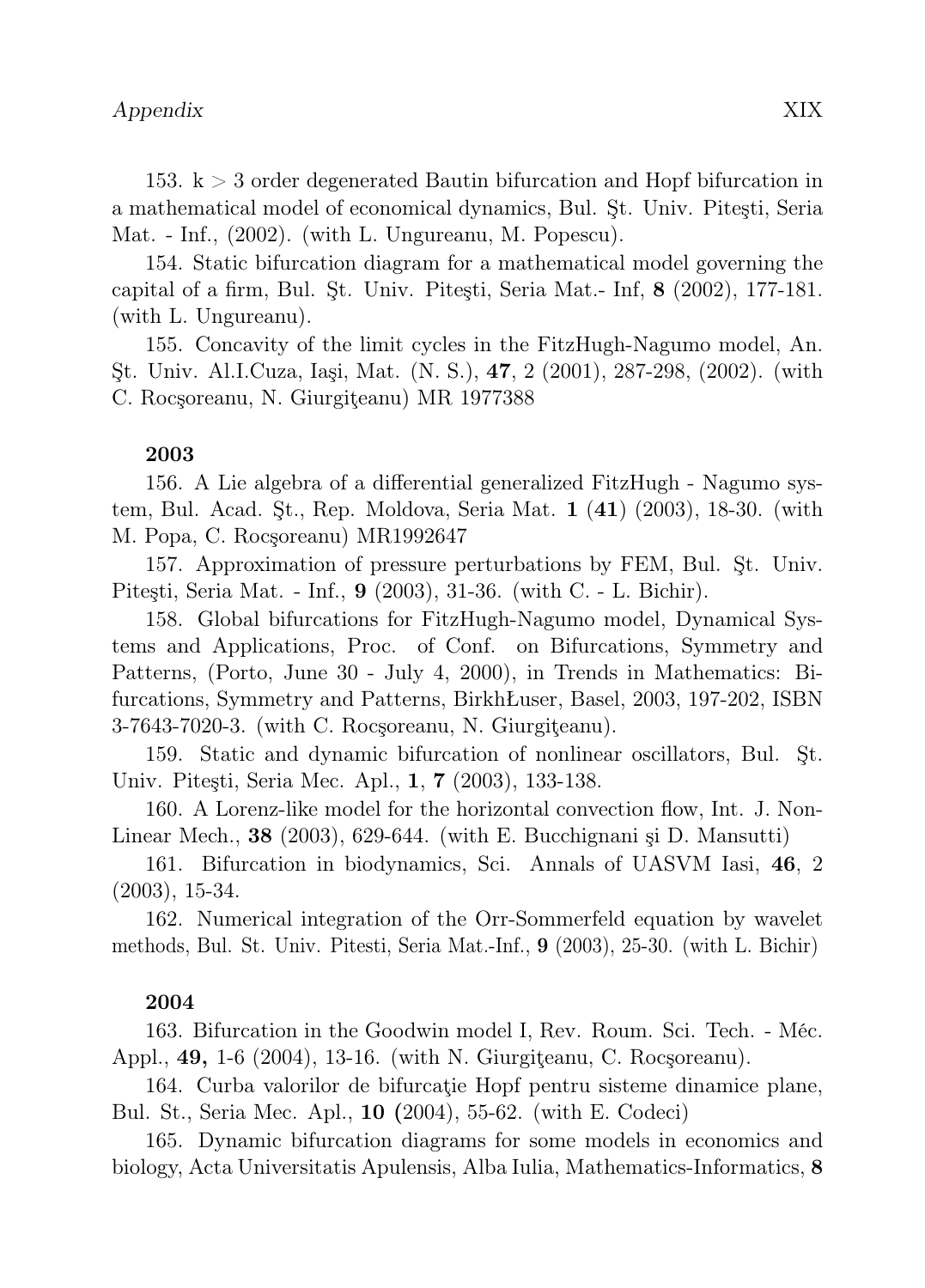(2004), 156-161, Proceedings of the International Conference on Theory and Applications of Mathematics and Informatics - ICTAMI 2004, Thessaloniki, Greece.

166. On instability of the magnetic Bénard problem with Hall and ion-slip effects, Intern. J. Engng. Sci., 42 (2004), 1001-1012. (with L. Palese)

167. Liapunov method applied to the anisotropic Bénard problem, Math. Sci. Res. J., 8, 7 (2004), 196-204. (with Lidia Palese).

# 2005

168. The static bifurcation in the Gray - Scott model, Rev. Roum. Sci. Tech. - Méc. Appl., 50, 1-3 (2005), 3-13. (with R. Curtu).

169. A nonlinear hydromagnetic stability criterion derived by a generalized energy method, Bul. Acad. St. Rep. Moldova, Seria Mat., 1(47) (2005), 85-91. (with C.-L. Bichir, L. Palese)

170. A direct method and its application to a linear hydromagnetic stability problem, ROMAI J., 1, 1 (2005), 67-76. (with L. Palese, A. Redaelli)

171. Sets governing the phase portrait (approximation of the asymptotic dynamics), ROMAI J., 1, 1 (2005), 83-94. (with S.-C. Ion)

172. Application of the direct method to a microconvection model, Acta Universitatis Apulensis, Alba Iulia, Mathematics - Informatics, 10 (2005), 131-142. ZB 1113.65076, MR 2240129. (with I. Dragomirescu)

173. Normal forms and unfoldings: a comparative study, Sci. Annals of UASVM Iaşi, 48, 2 (2005), 15-26 (with E. Codeci)

174. Bifurcation of planar vector fields. I. Normal forms "at the point". One zero eigenvalue, Bul. Şt. Univ. Piteşti, Ser. Mec. Apl., 1 (12) (2005), 41-47. (with D. Sârbu )

175. Bifurcation of planar vector fields. II. Normal forms "at the point". Hopf and cups cases, Bul. Şt. Univ. Piteşti, Ser. Mec. Apl., 1 (12) (2005), 49-55. (with D. Sârbu )

176. Continuity of characteristics of a thin layer flow driven by a surface tension gradient, ROMAI J., 1, 2 (2005), 11-16. (with E. Borsa)

#### 2006

177. Some results on dynamics generated by Bazykin model, Atti Accad. Peloritana dei Pericolanti, Scienze FMN, 84, C1A0601003 (2006), 1-10. (with R. - M. Georgescu)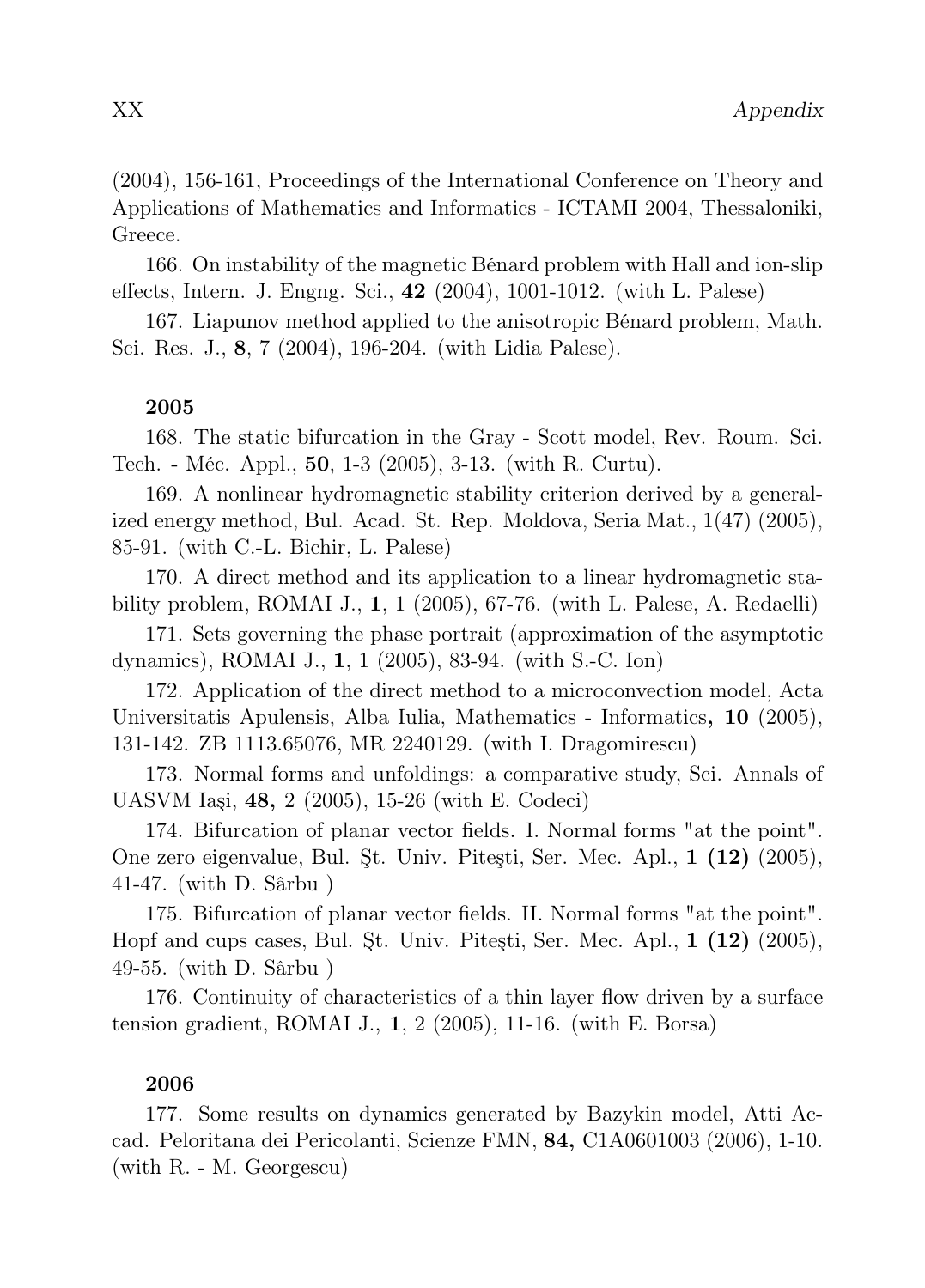178. A linear magnetic Bénard problem with tensorial electrical conductivity, Bolletttino U.M.I. (8) 9-B (2006), 197-214. (with L. Palese, A. Redaelli)

179. Further study of a microconvection model using the direct method, ROMAI J., 2, 1 (2006), 77-86. (with I. Dragomirescu)

180. Bifurcations and dynamics in the lymphocytes-tumor model, The 7th Congress of SIMAI 2004, Venezia, Italy, 2004. International Conference on Mathematical Models and Methods in Biology and Medicine -MMMBM 2005, Bedlewo, Poland, May 29-June 3, 2005, trimisa la Atti Accad. Peloritana dei Pericolanti, Scienze FMN. (with M. Trifan)

181. Asymptotic waves from the point of view of double-scale method, Atti Accad. Peloritana dei Pericolanti, Scienze FMN, 84, C1A0601005 (2006), 1-9 (with L. Restuccia)

182. Linear stability bounds in a convection problem for variable gravity field, Bul. Acad. St. Rep. Moldova, Mat., 3(2006), 51-56. (with I. Dragomirescu)

183. Neutral manifolds in a penetrative convection problem. I. Expansions in Fourier series of the solutions, Sci. Annals of UASVM Iasi, 49, 2 (2006), 19-32. MR 2300509 (with A. Labianca).

184. Mathematical models in biodynamics, Sci. Annals of UASVM Iasi, 49, 2 (2006), 361-371.

# 2007

185. Analytical versus numerical results in a microconvection problem, Carpathian J. Math., 23, 1-2 (2007), 81-88. MR 2305839 (with F.-I. Dragomirescu)

186. Relaxation oscillations and the "canard" phenomenon in the FitzHugh-Nagumo model, Cap. 4 in Recent Trends in Mechanics, 1, Ed. Academiei Romane, Bucuresti, 2007, 82-106 (with M.-N. Popescu, Gh. Nistor, D. Popa)

187. Dynamical approach in biomathematics, ROMAI J., 2, 2 (2007), 63-76. (with L. Palese, G. Raguso)

# 2008

188. A closed-form asymptotic solution of the FitzHugh-Nagumo model, Bul. Acad. St. Rep. Moldova, Seria Mat., 2 (2008), 24-34. (with Gh. Nistor, M.-N. Popescu, D. Popa)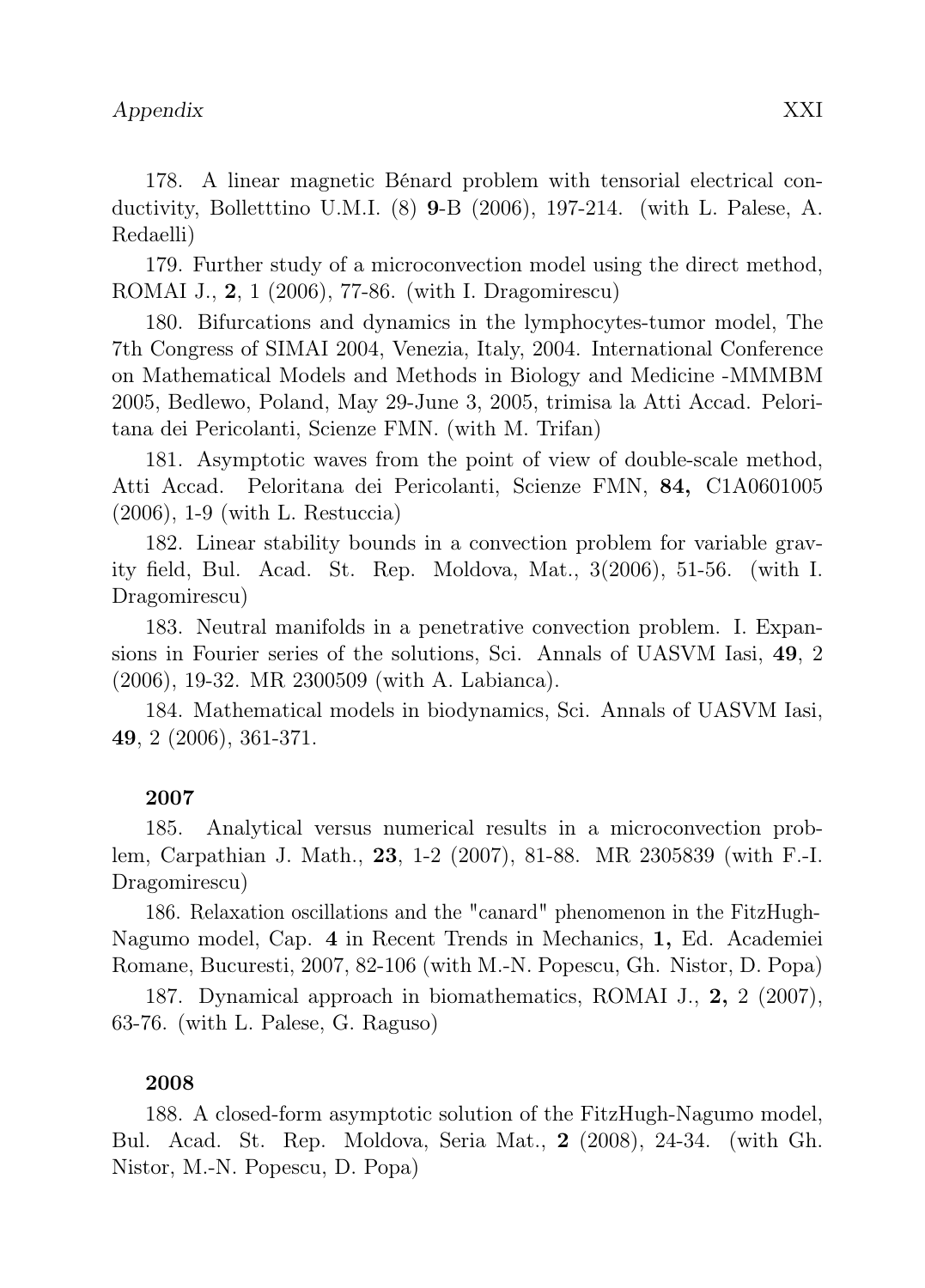190. A linear magnetic Bénard problem with Hall effect. Application of the Budiansky-DiPrima method, Trudy Srednevoljckogo Matematichescogo Obshchestva, Saransk, 10, 1 (2008), 294-306. (with L. Palese).

191. Determination of asymptotic waves in Maxwell media by doublescale method, Technische Mechanik, 28, 2 (2008), 140-151. (with L. Restuccia)

192. Approximate limit cycles for the Rayleigh model, ROMAI J. 4, 2 (2008), 73-80. (with M. Sterpu, P. Băzăvan)

193. Lyapunov stability analysis in Taylor-Dean systems, ROMAI J. 4, 2 (2008), 81-98. (with F.-I. Dragomirescu)

# 2009

194. Further results on approximate inertial manifolds for the FitzHugh-Nagumo model, Atti dellÕ Accad. Peloritana dei Pericolanti, Scienze FMN, vol LXXXVII, nr. 2. (2009). (with C.-S. Nartea)

195. On the stability bounds in a problem of convection with uniform internal heat source, arXiv. 0812.0517V1 [math-ph], Atti dell' Accad. Peloritana dei Pericolanti, Scienze FMN, accepted (with F.-I. Dragomirescu)

196. Degenerated Bogdanov-Takens bifurcations in an immuno-tumor model, Atti dell' Accad. Peloritana dei Pericolanti, Scienze FMN, vol LXXXVII, nr. 1. (2009). (with M. Trifan)

197. Stability criteria for quasigeostrofic forced zonal flows ; I. Asymptotically vanishing linear perturbation energy, ROMAI J. 5, 1 (2009). 63-76 (with L. Palese)

198. Linear stability results in a magnetothermoconvection problem, An St. Univ. Ovidius Constanta, 17, 3 (2009), 119-129. (with F.-I. Dragomirescu)

199. Polynomial based methods for linear nonconstant coefficients eigenvalue problems, Proceedings of the Middle Volga Mathematical Society, 11, 2 (2009), 33-41. (with F.-I. Dragomirescu)

200. Thermodynamics of fluids, SIMAI e-Lecture Notes, Vol. 2 (2009), 1-26.